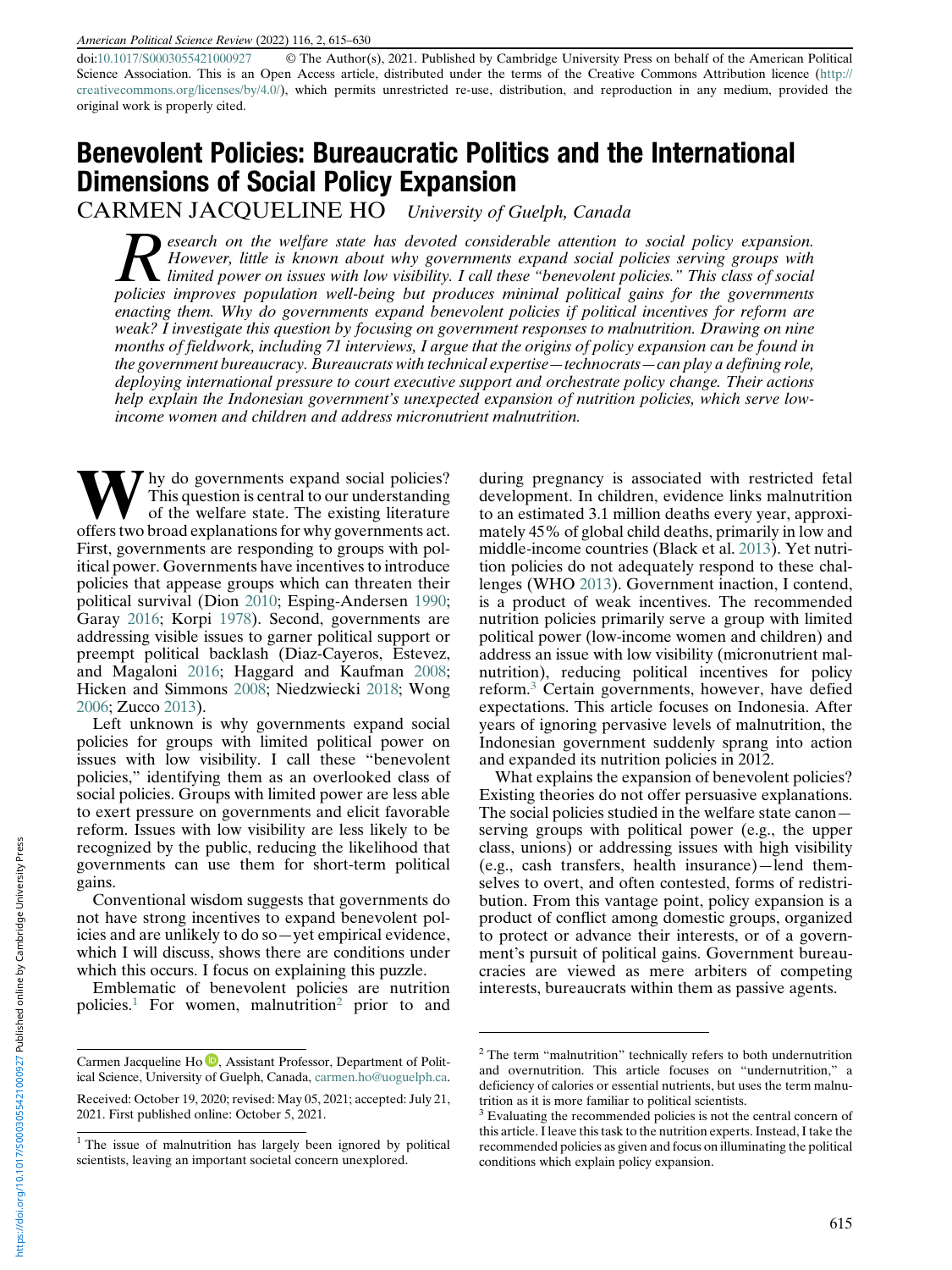By contrast, I argue that the origins of benevolent policy reform can be traced to the government bureaucracy. In this article, I show that bureaucrats who have technical expertise in a subject—technocrats—can play a defining role. Technocrats harness the international pressure created by international organizations (IOs) to broaden their political connections within the bureaucracy. They use these connections to build vertical networks and elevate the desired policy onto the executive agenda, then leverage horizontal networks to coordinate policy change.

#### **Contributions**

This article makes three contributions. First, I conceptualize a new class of policies—benevolent policies which the comparative welfare state scholarship has overlooked and undertheorized. While the empirical focus of this article is nutrition policies, the concept travels to any social welfare and public goods policy that serves a group with low power on an issue with low visibility. Examples include policies that serve migrants, refugees, low-income and racialized groups, or policies that address non-communicable diseases, sanitation, long-haul COVID, or water fluoridation, as I will discuss. This article opens up analytical space for studying evidence-based policies that dramatically improve welfare but provide governments with limited short-term political gains.

Second, I draw attention to technocrats as an important catalyst of change. For challenging issues like malnutrition, we tend to think of powerful social movements or vote-seeking politicians as the drivers of change. But technocrats, I argue, and their strategic deployment of international pressure within the bureaucracy, can also act as a source of policy change. While the comparative politics scholarship has "tended to ignore the bureaucracy itself" (Pepinsky, Pierskalla, and Sacks 2017, 250), recent research is advancing knowledge on bureaucratic politics (Bersch 2019; Bozcaga 2020; Centeno, Kohli, and Yashar 2017; Ding 2020; Kim 2020; Toral 2021; Utama 2014). I join this work by drawing on studies which bring the oftdivorced comparative politics and international relations literatures into conversation (Dion 2008; Keck and Sikkink 1998; Martínez Franzoni and Sánchez-Ancochea 2014; Orenstein 2013; White 2011), continuing efforts to dissolve boundaries that have traditionally separated subfields.

Third, this work intervenes in a long-standing debate on democracy and welfare. Influential studies have produced contradictory results. Some find that democracy reduces infant mortality (McGuire 2010), whereas others do not (Ross 2006). The concept of benevolent policies helps explain this disagreement. I show that democracy's effects on social policies are not uniform. Although electoral competition contributes to the expansion of policies addressing issues with high visibility, it sidelines issues with low visibility. Studies have primarily documented democracy's effect on policies for high-visibility issues like cash transfers or health insurance. But the sidelining of low-visibility issues

such as micronutrient malnutrition, which contributes to 45% of global child deaths, can explain why democracy produces mixed results.

This article begins by discussing the concept of benevolent policies. These policies improve social welfare but produce minimal political gains for governments enacting them. While governments do not have strong incentives to expand these policies, some have done so. In 2012, the Indonesian government suddenly prioritized nutrition, marshaling resources toward the formulation and introduction of new nutrition policies. This was a break from past behavior. For decades, malnutrition rates remained "stubbornly high" (Rokx, Subandoro, and Gallagher 2018, 19). Despite the availability of simple, low-cost policy solutions, the government did not appear to pay serious attention until 2012 when it unexpectedly introduced a raft of new policies.

To explain policy expansion, I develop an analytical framework that shines a bright light on the inner workings of the government bureaucracy. After describing my methods, rationale for case selection, and the data collected, I illustrate the analytical framework using the Indonesia case. I conclude by explaining the relevance of the benevolent policies concept for other social policies, then discuss the theoretical contributions of this article and an agenda for future research.

#### BENEVOLENT POLICIES

In this article, I introduce the concept of "benevolent policies" to explain why governments fail to tackle serious societal problems. I use the term, "benevolent," to refer to acts that improve welfare but produce limited short-term political gains. The term is slippery, however, given the myriad of ways in which it can be used. In certain contexts, it conjures up images of a paternalistic state, guiding the supposedly misguided. In other settings, it is bound up with histories of racism and colonialism, reminiscent of the imperial impulse and so-called civilizing missions that occurred under the benevolent Western gaze.

I use the term, benevolent, as a reference to the benevolent dictator who acts for the benefit of her people rather than her own personal betterment. Benevolent policies advance citizen well-being, not just a government's short-term political interests. Reflecting this, scholars have used the concept of a "benevolent state" to refer to governments that "act out of a primary concern for the welfare of all its citizens" and use "policies … to find solutions to recognized social problems" (Marcuse 1978, 21).

#### Good Policies, Bad Politics

Benevolent policies have two core characteristics: they serve groups with limited power and address issues with low visibility. These policies improve welfare and well-being. But in comparison with policies that serve groups with high power or address issues with high visibility, benevolent policies produce limited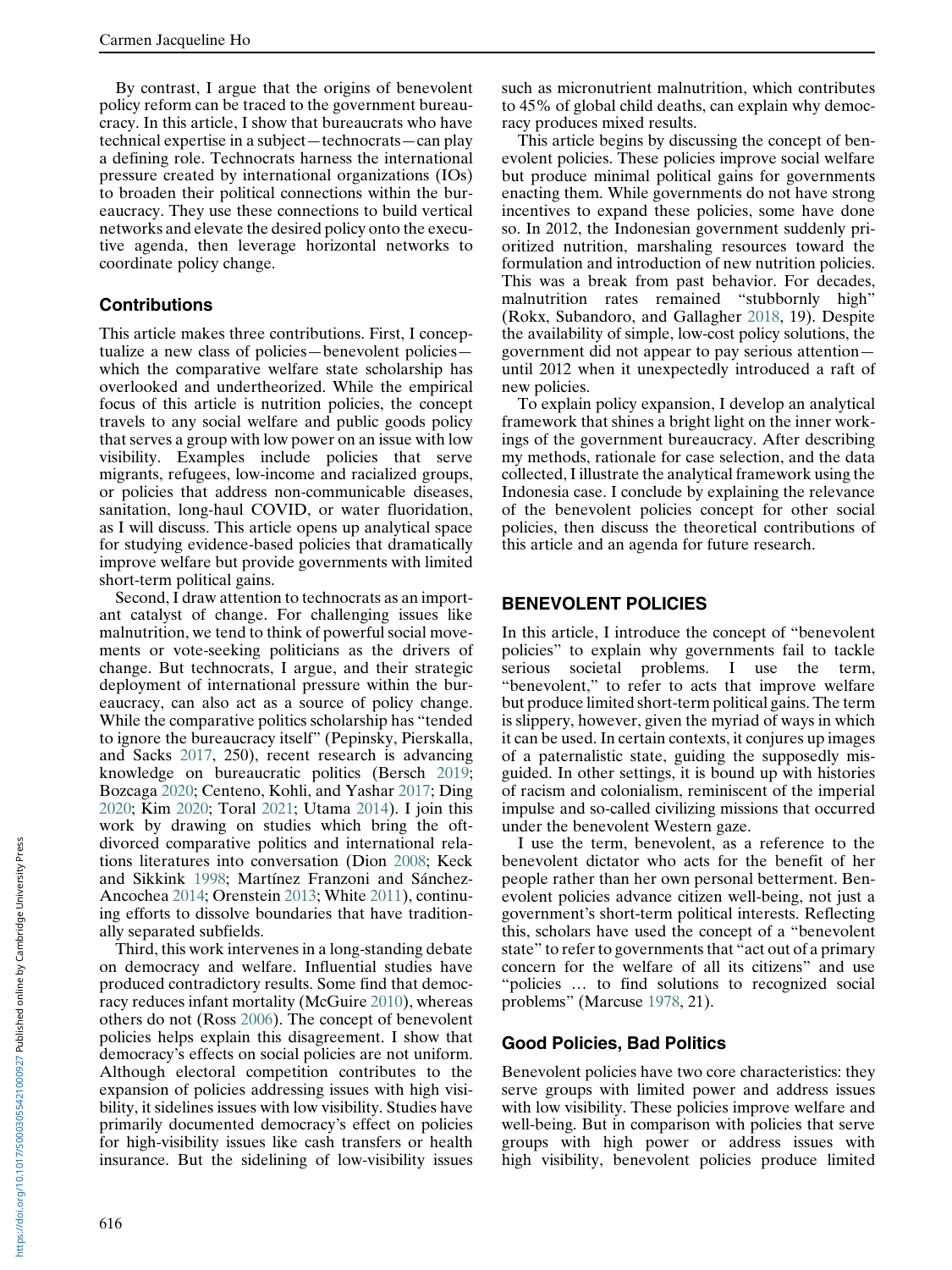short-term political gains for the government. These policies cannot easily be used to win votes, reward supporters, anchor coalitions, enhance government legitimacy, or ease popular discontent. The gains accrue to beneficiaries, a group with limited power, not the government enacting them. Moreover, welfare improvements take years to become apparent, limiting the government's ability to claim credit for positive outcomes. These are good policies—but bad politics.

As there are an infinite number of groups to serve and issues to address but a finite amount of resources, governments must prioritize. Given their desire to continue governing, governments have strong incentives to serve groups with high power and address issues with high visibility, as I will explain.

#### The Group: Political Power and Policy Expansion

The "group" refers to two or more individuals who share a common characteristic. The group's political power is shaped by its access to resources. These resources, whether they be funds, capital assets, or political connections, provide the group with greater influence over the government's political survival.

Governments have strong incentives to respond to groups with significant resources (Ramesh 2000), often governing on behalf of the powerful rather than the people. In the United States, the government has accommodated the demands of the upper class, resulting in a welfare state that "showers its benefits far more generously on the haves than on the have-nots" (Mettler 2011, 25). Similarly, in Uganda, the government has channeled favors to groups whose support they wish to secure (Mwenda and Tangri 2005).

A group's political power can be augmented through collective action and social mobilization (Díez 2013). When "marginalized groups are incorporated into the political arena and possess mobilizing power, there is greater pressure on the state to respond to their needs and expand social protection policy" (Pribble 2011, 194). In Sweden, the government responded to bluecollar workers who, organizing through labor unions, used strikes and protests to exert their political power (Korpi 1978). In Argentina, the government expanded social policies for unemployed and informal workers when they organized roadblocks and demonstrations (Garay 2007). The government is more likely to attend to groups that have mobilized and can threaten its survival.

The most "pressing problems" are those that are "forced on the policymakers through pressure from injured or interested outside parties" (Hirschman 1981, 146). These outside parties, however, vary in power, and social policies reflect the relative strength of different interest groups (Mesa-Lago 1978). It is domestic societal pressures emanating from groups with high power—that is, groups with access to substantial resources or the ability to coordinate largescale collective action—that demand government attention and policy action. When a group has high political power, there is a need to appease it or, at the

very least, avoid provoking its ire. For this reason, governments have strong incentives to prioritize groups with power.

#### The Issue: Visibility and Policy Expansion

The "issue" is the social problem that exists in society. The issue's visibility is reflected by the public's awareness of the issue or the public's awareness of the government response.<sup>4</sup> The more immediate the consequences of the issue or the government response, the higher the public's level of awareness. For example, crises such as earthquakes and nuclear power plant accidents, which have immediate consequences, often precipitate policy action (Birkland 1998). The public is very aware of the issue and the government's role in remedying it.

Governments have strong incentives to address issues with high visibility. For social policies, an example is economic poverty. People know when they lack access to money and that the consequences can quickly result in deprivations such as hunger or homelessness. When governments expand social policies, such as conditional cash transfers (CCTs), the public sees the benefits of government action right away. For this reason, CCTs "with clear attribution of responsibility have provided electoral advantages to incumbent presidents" in Latin America (Niedzwiecki 2018, 12). Indeed, "the immediate electoral rewards to incumbents who implement and expand programs can entice rulers around the world to adopt CCTs" (Zucco 2013, 811).

In addition to cash transfers, governments have used other social policies to garner political support (Diaz-Cayeros, Estevez, and Magaloni 2016). Following democratization, governments in Korea and Taiwan had strong incentives to extend health insurance to the broader citizenry, as everyday citizens had gained the ability to vote (Wong 2006). Similarly, in Malawi, the government garnered political support by addressing food insecurity and expanding agricultural subsidies (Dionne and Horowitz 2016). In Tanzania, the government improved political approval because of its efforts to address malaria through bed net distribution (Croke 2021).

Governments have also used social policies strategically, introducing reforms to preempt popular discontent. For instance, "social insurance in the early Latin American adopters" was "initiated by political elites who pre-empted the pressures for reform with policies aimed at diverting labor from radical demands" (Malloy 1989, 319).

<sup>4</sup> My conceptualization of low visibility shares parallels with work by Jacob Hacker and Suzanne Mettler. Hacker examines social policies affected by "subterranean politics, only occasionally involving a broad circle of participants and resisting the scrutiny that public programs typically invite" (2002, 83). My definition, by contrast, does not specify the participants. For Mettler, submerged policies have low visibility as the government's role is obscured (Mettler 2011). By contrast, I define low visibility as low public awareness of the issue or government response.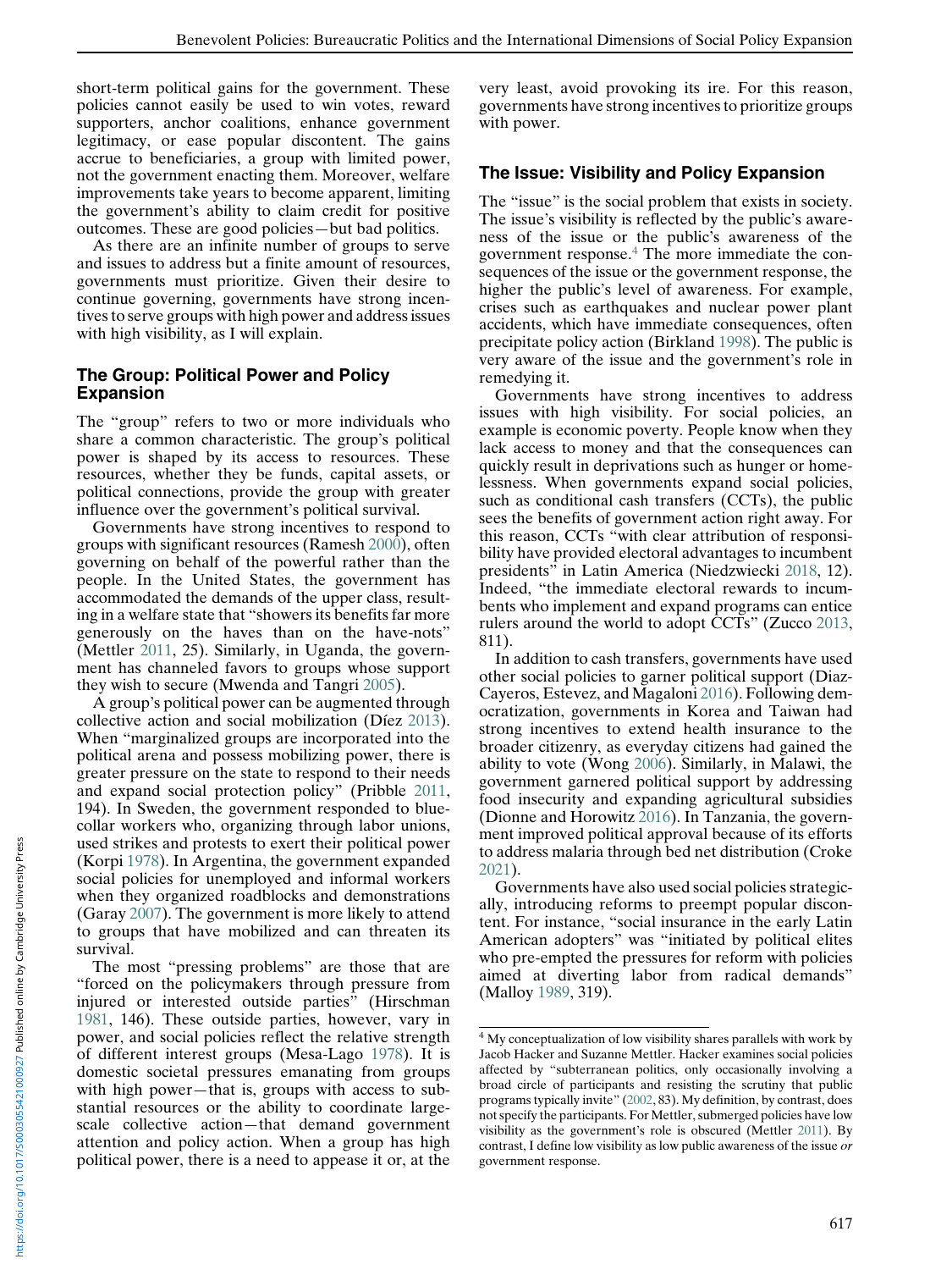Of its arsenal of social policies, governments have incentives to prioritize those that address high, rather than low, visibility issues. Like clientelistic exchanges, where politicians rely on the distribution of particularistic benefits rather than public goods to win office (Mares and Young 2018), social policies are politically useful when the recipient is aware of the issue addressed, or the government response. Therefore, governments are better positioned to garner political support or preempt discontent when they expand policies addressing high-visibility issues.

#### The Puzzle of Nutrition Policies

Unlike policies studied in the welfare state canon which serve groups with high political power or address issues with high visibility—benevolent policies are a separate class of social policies. They serve groups with limited power on issues with low visibility. To be sure, a group's level of power and an issue's visibility are not set in stone. A group can augment its power if it gains access additional resources or effectively mobilizes. Similarly, an issue's visibility can change. Advocates can launch information campaigns to increase awareness of an issue. An incumbent government can draw attention to its role in introducing policies the public may not previously have been aware of.

However, benevolent policies serve groups and address issues before political action is taken—when the group has low power and the issue has low visibility. Nutrition policies<sup>5</sup> are a classic example. Chronic malnutrition affects 149.2 million children worldwide (UNICEF/WHO/World Bank 2021). To address the issue, nutrition experts<sup>6</sup> have drawn upon scientific evidence and recommended that governments introduce nutrition policies which serve low-income women and children (a group with low political power) and address micronutrient malnutrition (an issue with low visibility.

For the poor, the hardship of economic adversity, including the sheer mental and physical exhaustion accompanying life at the margins, constrains their ability to demand government action (Thawnghmung 2019). Concerned with daily survival, they rely on piecemeal responses rather than on organized approaches. Indeed, a history of inadequate access to social services can give way to "diminished expectations" reducing the likelihood that the poor organize (Holland 2018).

At the same time, many low-income women and children work in the informal sector in Asia, Africa, Latin America, and the Middle East, taking jobs as domestic helpers or street vendors, for example.

Informal workers are occupationally diverse and geographically dispersed, reducing their opportunities to organize and gain political power.

While there have been instances of women and informal workers mobilizing (Garay 2007), this has occurred around visible issues. By contrast, lowvisibility issues, such as micronutrient malnutrition, do not serve as effective rallying points. Micronutrients are essential vitamins and minerals such as iodine, Vitamin A, iron, and folate. Micronutrient malnutrition—the inadequate intake of essential vitamins and minerals—is commonly called "hidden hunger" or an "invisible" issue (Haddad 2013; Semba 2012).

Often people do not know their diet is insufficient. They might eat starchy staples, such as rice or potatoes, which provide the calories to stave off hunger but not the essential vitamins and minerals they need. As micronutrient malnutrition only becomes apparent when the problem is severe, accumulating over long periods, deficiencies can cause impairments but remain undetected. As a result, low-income women and children are unlikely to mobilize and demand improved nutrition policies.

Nutrition experts have developed effective interventions (Zlotkin et al. 2005) and identified optimal delivery methods (Baxter et al. 2014). However, governments will not necessarily adopt evidence-based recommendations. This is, in part, because the public is not typically aware of the government's role in improving micronutrient intake. For example, governments can introduce an iodized salt policy, adding iodine to pregnant women's diets, thus preventing irreversible physical and cognitive impairments in their children. However, the public does not often link government policies like salt iodization to their well-being. As it can take years to reap the benefits of nutrition interventions, governments are less able to claim credit for improving outcomes. In effect, the "costs of reforms are prompt and clear" but the "political rewards are delayed and uncertain" (Nelson 2004, 31).

Benevolent policies, such as nutrition policies, might be categorized as "easy" redistribution because they are fiscally cheap and politically uncontested (Holland and Schneider 2017). But expanding these policies is, in practice, hard as governments lack strong incentives to pursue reform. The public does not mobilize to demand expanded policies, and governments cannot use these policies to garner short-term political gains. If public policy is "whatever governments choose to do or not do" (Dye 1972, 18) then benevolent policies shed light on government inaction—the less studied aspect of public policy.

Yet certain governments have expanded benevolent policies, despite the absence of powerful groups agitating for reform or strong political incentives to pursue change. What explains this?

#### EXPLAINING POLICY EXPANSION

Policy expansion refers to intentional effort on behalf of the government to redress past omissions or address

 $5$  The recommended nutrition policies include interventions such as salt iodization, vitamin A supplementation, iron fortification, folic acid supplementation, calcium supplementation, and multiple micronutrient powders. These target low-income women and children and increase their intake of essential micronutrients.

<sup>&</sup>lt;sup>6</sup> In this article, nutrition experts include nutritionists, epidemiologists, medical doctors, and public health professionals.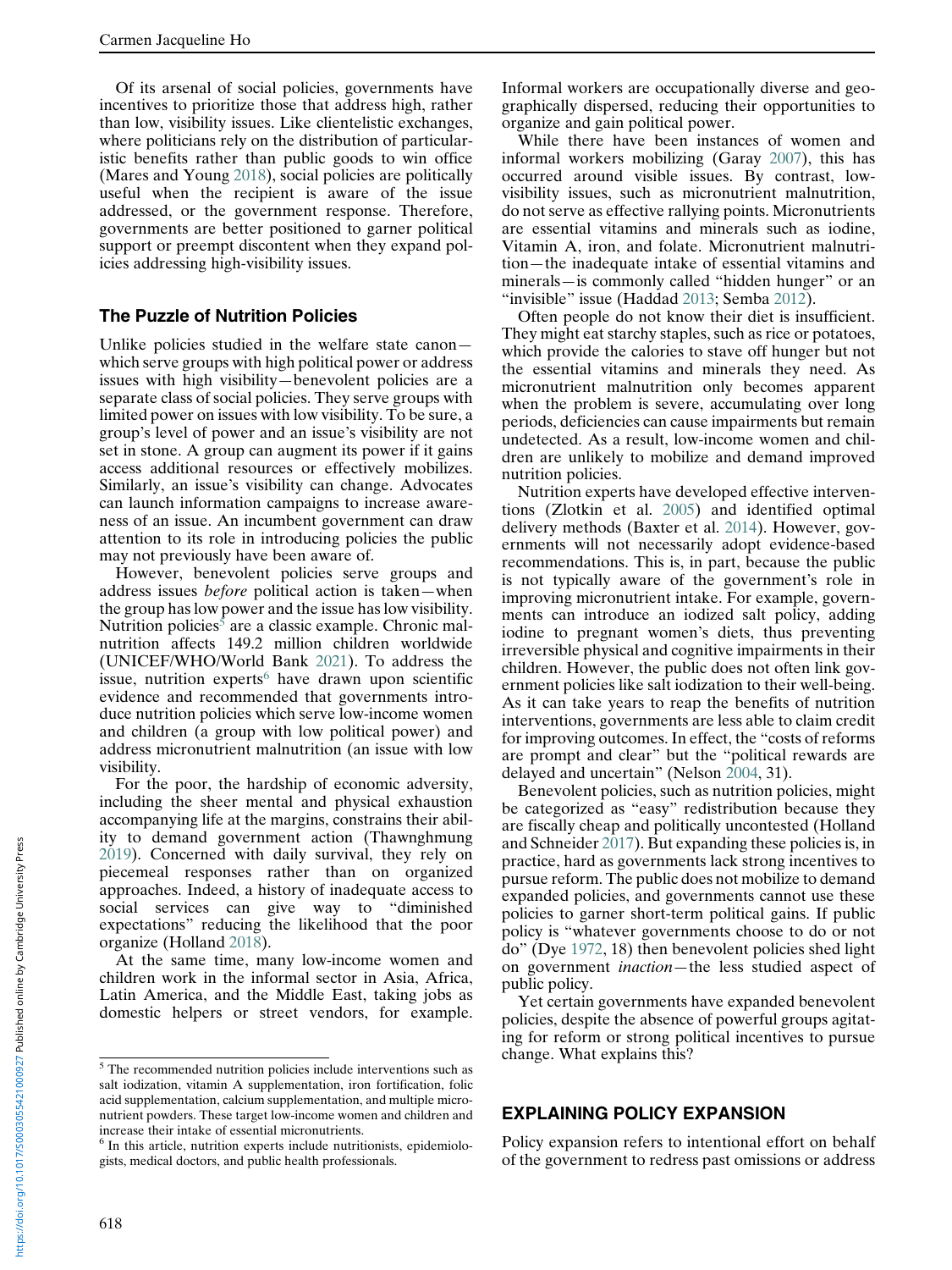emerging problems. The government places the problem on the policy agenda, formulates new policy, and then issues the new or revised policy. For benevolent policies, where domestic societal pressures are weak, there is a need to "bring the state back in" to understand policy reform (Skocpol 1985). My work builds on classic scholarship on bureaucratic politics to carry out this analysis (Grindle and Thomas 1991; Heclo 1974; Orloff and Skocpol 1984; Rothstein 1998).

Government bureaucracies are increasingly staffed by technocrats—bureaucrats who have expertise in specific subjects. Technocrats have training in areas such as nutrition, computer science, economics, and education. Their professional training influences their ideologies. These ideas are powerful, shaping what they perceive as problems and appropriate solutions. Their ideologies become a guiding force behind their actions, motivating them to pursue specific policies. Their professional training also shapes their networks, connecting them with knowledge-based experts in IOs, as well as universities and nongovernmental organizations (Haas 1992).

In Brazil, computer science professionals were supported by fellowships and grants for overseas graduate training in the 1970s. After returning home, they joined the government and "for the sake of their ideas and ideology, elected to act as political and ideological 'guerrillas' within public institutions" (Adler 1986, 677). They sought to place their ideas on high-level agendas, ultimately leading Brazil to develop its domestic computer policy. In Chile, economics students were offered the opportunity to take courses at the University of Chicago in the 1950s and 60s. They returned to Chile, convinced that a competitive free market economy was the solution to developmental problems. The ideologically driven Chicago Boys, a group of neoliberal technocrats, designed economic policy during the Pinochet era (Silva 1991).

Technocrats, such as the guerillas in Brazil or Chicago Boys in Chile, fight for their ideas. These ideas, however, "do not float freely" (Risse 1994). Technocrats' ability to influence government policy comes not from the merits of their proposed policies or the strength of their convictions but, rather, from their access to executive decision makers, such as the head of state. Policy making is inherently political and what becomes policy must be examined in the context of power.

From the lower echelons of government, to mid-level management, to cabinet level positions, technocrats can be found throughout the bureaucracy. It is the latter, with their access to executive decision makers, who are best positioned to influence policy. In Brazil, the guerillas succeeded in influencing policy when their commission was placed in the Ministry of Planning, which had direct links to the president (Adler 1986). In Chile, the Chicago Boys were able to shape policy because they were senior members of government who enjoyed the support of the president (Silva 1991).

Technocrats may believe policy expansion is needed, but in the absence of political connections, it is unlikely that they can turn their ideas into policy. Executive

support is essential for policy reform (Martínez Franzoni and Sánchez-Ancochea 2014; Rosenberg 1979). This is especially true for benevolent policies. And like social policies more broadly, benevolent policies address "wicked problems," which "require substantially greater coordination efforts than do relatively tame problems that fall neatly into the domain of a single government organization" (Peters 2018, 2). Education policies, for example, work best if students can access transportation to school and job opportunities after graduation. Similarly, the Ministry of Health must harmonize nutrition policies with agricultural and education efforts. Therefore, to pursue policy expansion, technocrats must convince actors in the executive office, as well as relevant ministries, to mobilize for reform.

I argue that once in their positions, technocrats continue to fight for their ideas, even in the face of opposition. Indeed technocratic expertise in the bureaucracy has long policy legacies (Pierson 2000). Technocrats will continue to advocate and train new generations to push for policy change. In the absence of direct access to executive decision makers, they will devise alternative methods to gain the ear of executive decision makers.

One strategy, which I highlight in this article, is the use of international pressure to construct a broader coalition that incorporates well-connected government officials into policy efforts. The coalition, with both expert knowledge and political connections, builds vertical networks to court leadership support. Executive support augments the coalition's power within the bureaucracy. The coalition uses this power, along with its horizontal networks, to pressure other ministries into cooperation. I show how this process of internal constituency building<sup>7</sup> facilitates policy expansion by introducing an analytical framework that looks outside the state, then inside the bureaucracy.

#### Looking Outside the State: International **Organizations**

Constructivist research shows how IOs use social processes to shape domestic policies (Avant, Finnemore, and Sell 2010; Dobbin, Simmons, and Garrett 2007; Risse, Ropp, and Sikkink 1999). For instance, IOs organize international meetings such as conferences, workshops, and forums. At these meetings, IOs put forward a core set of ideas that emphasize the need for governments to prioritize specific issues and policy solutions (Dion 2008; Weyland 2004). IOs assess governments on their fidelity to the recommended policies. Governments that adopt the policies receive praise, while those that do not are shamed, stoking reputational concerns (Kelley and Simmons 2015).

These processes of socialization can lead to policy change. For example, the United Nations Educational, Scientific, and Cultural Organization's efforts led to a

 $<sup>7</sup>$  I thank Reviewer 2 for this term.</sup>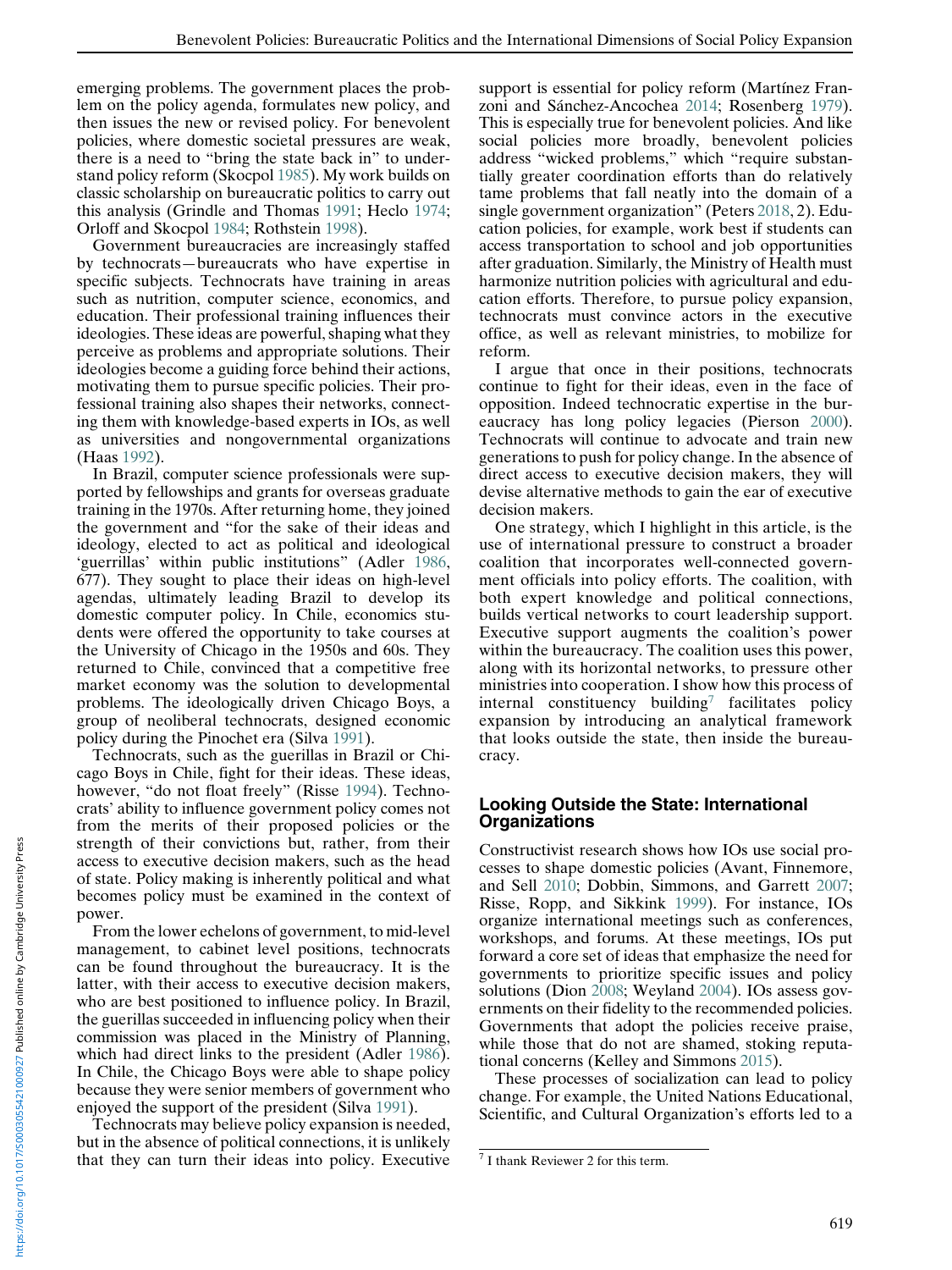wave of governments adopting new science policies, despite the absence of domestic demand for reform. The IO "took up science policy as a cause and… 'taught' states the value and utility of science policy organizations" (Finnemore 1993, 566). Similarly, I draw attention to the role of socialization.

However, I am not making the case for IOs as teachers of norms. Rather, I argue that IOs, through their efforts at socialization, serve as "coalition magnets" (Béland and Cox 2016) when there is "congruence" between IOs' efforts and technocrats' agendas (Acharya 2004).

The term, "coalition," typically refers to coordination between different groups to achieve a common goal (Kwon 2007; Nam 2015). For example, transnational advocacy networks have built new links between actors in civil society and IOs (Keck and Sikkink 1998). Similarly, human rights norms have facilitated the mobilization of both domestic and international groups (Black 1999). However, I modify the definition of coalition to refer to coordination between individuals of the same group. The coalition I describe in this article is primarily composed of actors within the government bureaucracy.

IOs draw attention to a range of policies. Their efforts are especially important for benevolent policies, where domestic pressures for policy expansion are weak. But IOs do not drive the domestic agenda. Instead, IOs' efforts at socialization serve as the focal point around which technocrats coalesce and mobilize like-minded individuals within the government bureaucracy. These individuals believe that policy expansion is needed, but their experiences have taught them that technical knowledge alone cannot facilitate reform.<sup>8</sup> They view international pressure as an opportunity to advance their agenda and use it to integrate knowledge-based experts from their formal and informal networks into their efforts.

Meanwhile, IOs are inviting high-ranking government officials to international meetings, with the purpose of socializing these individuals. Technocrats follow up with government officials and bring them into their network. I call this group "the coalition."

#### Looking Inside the Bureaucracy: The **Coalition**

In this scenario, technocrats are no longer acting alone. IOs have articulated similar ideas, granting legitimacy to their calls for policy expansion. Technocrats strategically deploy international pressure to facilitate the construction of a coalition, broadening the network of actors within the government bureaucracy involved in

their cause. I emphasize the centrality of these networks, which encompass both formal and informal linkages, to explain policy expansion (Lee and Goodman 2001). These include vertical networks, which connect technocrats to executive decision makers, and horizontal networks, which cut across ministries.

The coalition leverages international pressure, in conjunction with its expanded networks, to gain the support of executive decision makers. Studies have documented the use of this strategy by activists outside the government. For example, the Council of Europe (CoE) sought to push governments to change their views of citizenship and minority rights. German activists, who shared the CoE's ambitions, used CoE efforts as a "tool for generating pressure on political elites in Bonn" (Checkel 1999, 105).

Similarly, the coalition uses IO efforts to place pressure on executive decision makers within their own government. As social policy issues "in health and education can rarely capitalize on a sense of urgency" (Kaufman and Nelson 2004, 13), international pressure becomes a tool for insisting on immediate action. The coalition draws upon its political connections to set up meetings with executive decision makers. Citing international scrutiny and reputational concerns, the goal is to get the head of state's support in policy expansion.

Executive support signals that policy expansion is a priority (Grindle 2004). The coalition then uses executive decision makers' commitment to policy expansion, in conjunction with international pressure, to create a sense of urgency for reform and demand interministerial cooperation.

This is a dynamic process, shaped by interactions over time. IOs play a role in structuring the international environment, but their efforts alone do not decisively create new domestic policies. Their attempts at socialization may draw attention to the importance of certain policies, but the extent to which this leads to policy change is constrained by the domestic context. It is technocrats, who work inside the bureaucracy and understand the complexities of the policy-making process, who play a crucial role in facilitating coordination within the bureaucracy [\(Figure 1\)](#page-6-0).

Here, I lay out the scope conditions for the analytical framework, specifying the conditions under which it has more, or less, explanatory power. For benevolent policies, policy expansion is likely to have its origins in the bureaucracy, given that domestic societal pressures are weak. Technocrats who believe there is a need for reform play a critical role. They are better positioned to facilitate policy expansion when they have access to executive decision makers. In the absence of direct access to leadership, technocrats can devise alternative methods for obtaining leadership support, such as constructing a coalition with politically connected members. This is true for all welfare states, truncated or not.

However, technocrats are more likely to emerge and wield influence in certain contexts. When a bureaucracy is staffed by highly trained technocrats with longterm careers, they are more likely to emerge to champion reform. Their higher level of training provides

<sup>8</sup> Individuals who have expert knowledge and political savvy have been called technopolitical actors. In Costa Rica, "technopoliticians comfortably interacted with politics, the technical aspects of the architecture involved, and international policy prescriptions. They became intermediaries and translators of international ideas, drawing on them to shape policy debates and policy design" (Martínez Franzoni and Sánchez-Ancochea 2014, 111).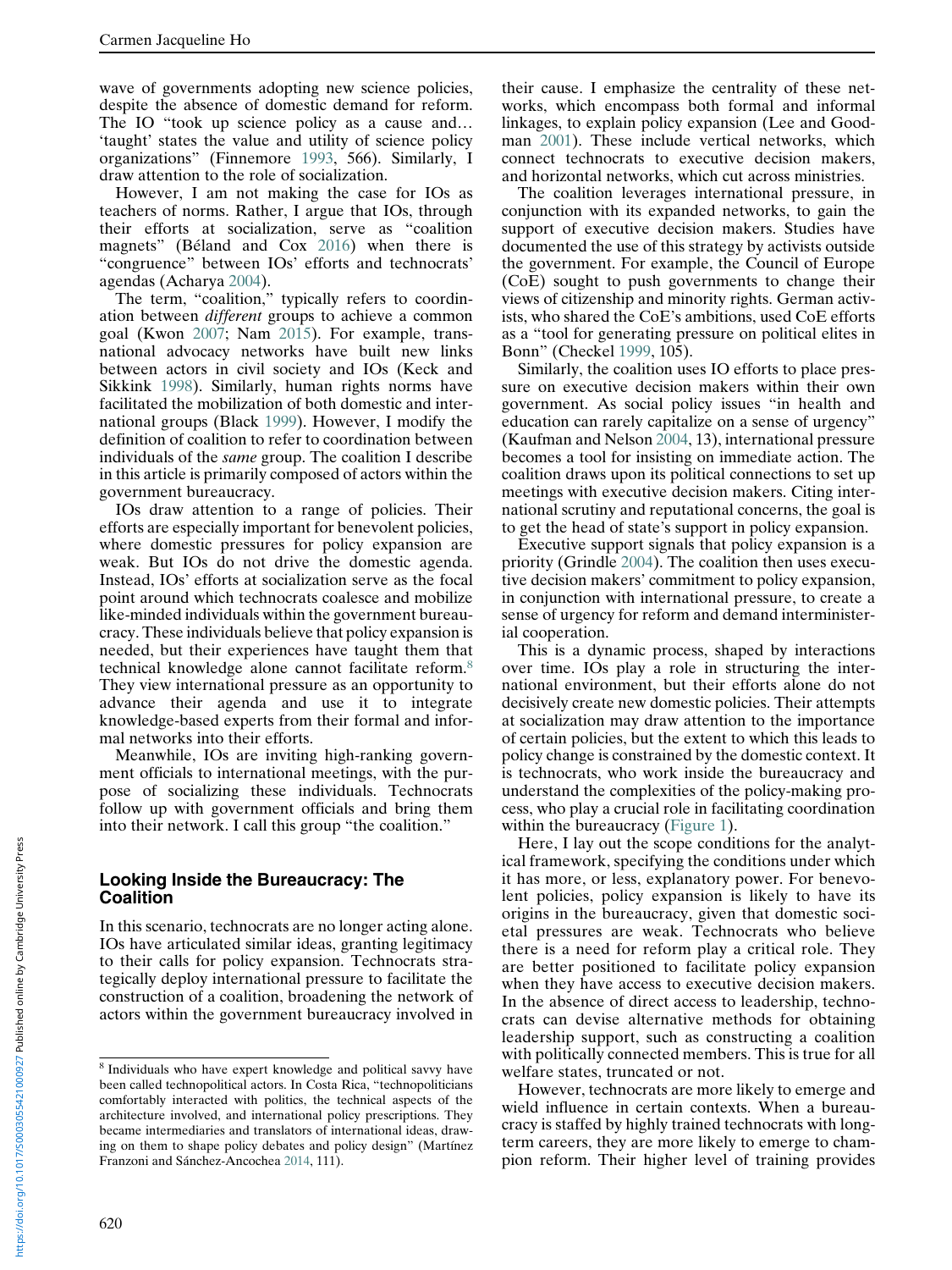<span id="page-6-0"></span>

them with the skills needed to identify and address societal problems while also socializing them into a certain way of thinking. There is an increased chance that they belong to the same knowledge-based communities as their IO counterparts. This overlap increases the likelihood that technocrats share similar ideologies and view IO efforts as "congruent" with their own agendas. With extended time horizons, these technocrats see the value of benevolent policies, which pay off in the long run. These technocrats are better able to use IO pressure to garner executive attention if governments are, or recently have been, foreign aid recipients. Governments that have accepted aid are enmeshed in complex relationships with IOs and thus more susceptible to external influence.

#### METHODS, CASE SELECTION, AND DATA

This article uses the case study method to explain policy expansion. While large- $n$  studies have the advantage of generalizability, case studies are "particularly useful in explaining cases that do not fit an existing theory, in order to explain why the case violates theoretical predictions and to refine or replace an existing hypothesis" (Levy 2008, 5). As benevolent policies have been overlooked in the literature, hiding in plain sight, I use the intensive study of a single case to carry out theory building.

The Indonesian government, and its sudden introduction of new nutrition policies, is the ideal case to study. Conventional explanations—including theories of industrialism, democracy, and the power resource theory—do not offer persuasive accounts for the policy expansion that took place in 2012.

Studies that fall under the broad umbrella of industrialism suggest that economic growth occurs in tandem with the expansion of social policies (Rimlinger 1971; Wilensky 1974). But while the Indonesian government experienced rapid economic growth from 2000 onward, nutrition policies remained inadequate. For more than a decade, the government had the resources to address malnutrition but did not take significant policy action. This suggests that economic growth was not responsible for reform.

Another prominent strand of literature links democracy to the expansion of the welfare state (Haggard and Kaufman 2008; McGuire 2010; Wong 2006). Electoral competition creates incentives for policy makers to respond to low-income citizens' needs, facilitating the expansion of redistributive policies. However, democracy does not change a government's incentive to address issues with low visibility. In the 2000s, Indonesia's democratization was accompanied by the expansion of pro-poor policies—but also an intensified focus on visible issues. The government prioritized policies with electoral returns such as cash transfers. Although these could indirectly improve nutrition, the focus on visible issues sidelined micronutrient malnutrition. Therefore, theories of democracy cannot explain policy expansion.

Another body of research, organized around the power resource theory, links partisan ideology to policy expansion (Esping-Andersen 1990; Korpi 1978). In the 2000s, the "left turn" in Latin America was accompanied by the expansion of social policies, suggesting that left-leaning parties had a decisive influence on the introduction of redistributive policies (Huber and Stephens 2012). However, the left–right divide is largely imperceptible among Indonesian political parties (Fossati et al. 2020). Another element of the theory links union mobilization to reform. In Indonesia, however, poor women and children often work in the informal sector and are unlikely to unionize, reducing the power resource theory's analytical purchase.

To investigate alternative drivers of policy change, I carry out inductive process tracing, using empirical observations to derive propositions and formulate sequences (Hall 2013). This approach is "often used for the purpose of theory development through the identification of key events and through the specification of hypotheses about how these events connect together" (Falleti and Mahoney 2015, 229).

This article's primary data draw upon nine months of fieldwork conducted during 2014–16 as part of a broader research project on the politics of welfare state expansion.<sup>9</sup> I carried out 71 in-depth, semistructured interviews in Jakarta, Indonesia (2015) as well as Bangkok, Thailand (2014), Manila, Philippines (2015), Phnom Penh, Cambodia (2016), and Vientiane, Laos (2016). This process involved speaking with policy makers in governments, nutrition specialists affiliated with IOs, and representatives from civil society on the nutrition policy-making process. I interviewed individuals from groups with varying mandates to verify claims. In addition, I carried out informal observations

<sup>&</sup>lt;sup>9</sup> Please see the Appendix, where I provide further information on research ethics and methods.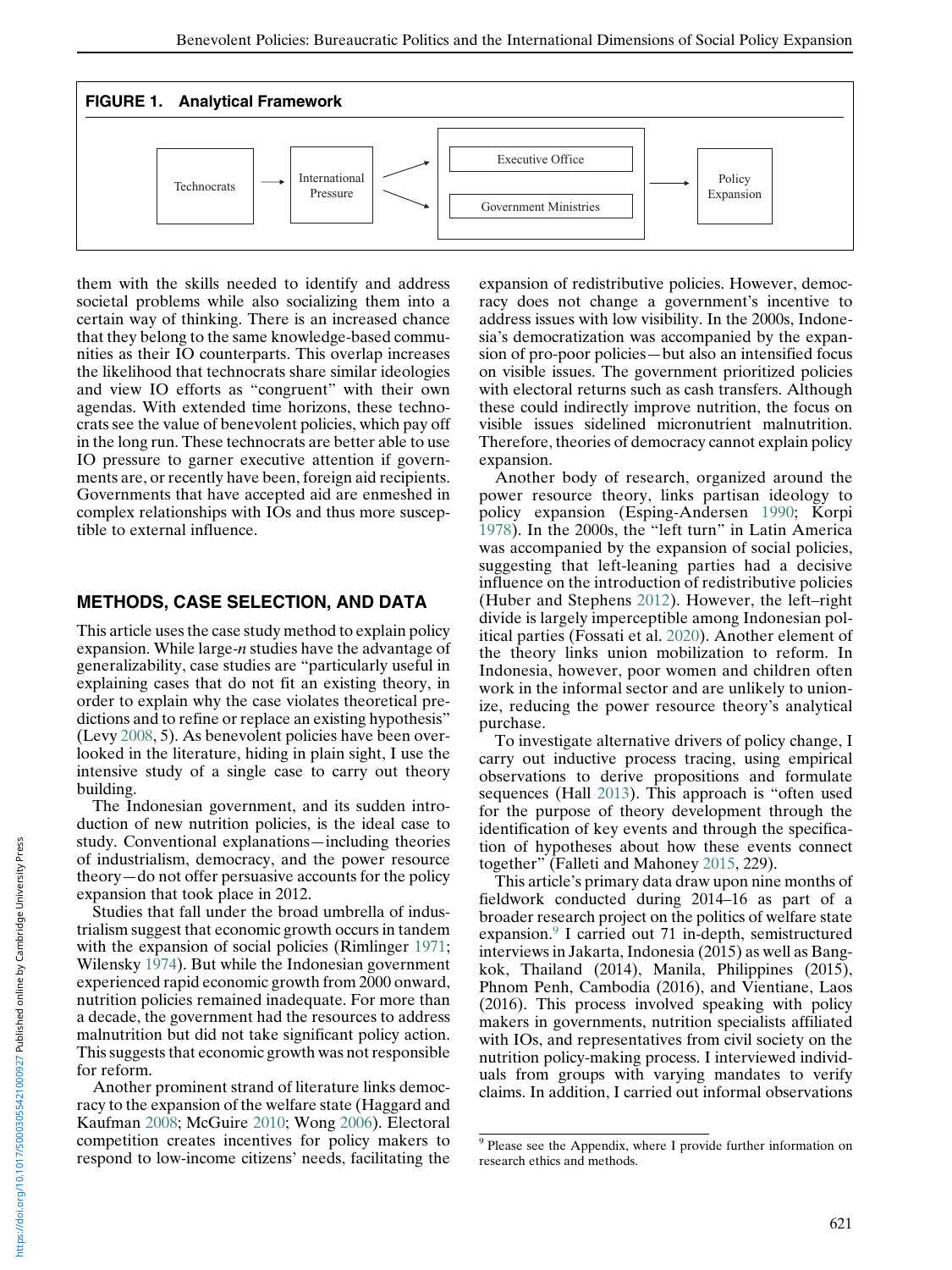in the nutrition section of an IO over three months (2014) and at three closed-door regional nutrition meetings in Southeast Asia (2014-15), observing interactions between representatives from governments, IOs, and civil society. In the next section, I draw upon these data to show how technocrats facilitate policy expansion.

#### NUTRITION POLICIES IN INDONESIA

In the late 1800s, a mysterious illness was ravaging the Asia Pacific region. Beriberi, which affects the cardiovascular and nervous system, was initially thought to be an infectious disease. Fearing threats to its colony, the Dutch government sent scientists to Indonesia to investigate. They discovered that beriberi was the result of a vitamin deficiency, not a pathogen.<sup>10</sup> This finding propelled Indonesia's program of research in nutrition forward. The Special Institute for Nutrition Research was established in Indonesia, providing advice to the government. The Institute carried out the nutrition program for the Ministry of Health in the 1950s and later became a division of the national government. Around this time, Indonesian universities began adding nutrition sciences to their curriculum, increasing the country's technical capacity.

More broadly, opportunities for advanced training would continue to grow in Indonesia. The Ford Foundation, for example, began sending students overseas and many studied economics at the University of California at Berkeley. By the early 1960s, these students returned to Indonesia. They took up academic positions and later, positions in the government where they would become known as the Berkeley Mafia.

In 1967, after a bloody power struggle, General Suharto became president of Indonesia, ushering in a period of authoritarian rule. To modernize the bureaucracy and respond to development challenges, technocrats came to the fore of his New Order regime. To be sure, this did not turn the bureaucracy into an apolitical institution. Nor did it result in a policy-making process free from corruption. But as part of "a wish to 'catch up' with the West," the government sought to develop technical expertise and was supported by donors such as the World Bank and International Monetary Fund (Wicaksono 2018, 631).

In the authoritarian New Order government, the Berkeley Mafia held key ministerial positions, heavily influencing policy. Widjojo Nitisastro, the most prominent member of the Berkeley Mafia and one of Suharto's most trusted advisors, was appointed head of Bappenas (the National Planning Agency).<sup>11</sup> Bappenas was a powerful agency, holding unassailable authority

over development planning and budgeting. There, Nitisastro established an intergenerational network of technocrats. Indonesian students, including those specializing in nutrition, continued to study abroad, and upon their return they joined universities and the government.

#### Policy Expansion in the 1970s

The expansion of nutrition policies in the 1970s illustrates how Nitisastro, who supported nutrition policies and had access to the president, shaped policy reform. While Nitisastro was a market-oriented economist, he nevertheless advocated for government intervention to achieve development goals (Chalmers 1997). In his keynote speech at the National Institute of Sciences in 1970, he declared "we must not operate under the illusion that economic development will in itself cause development in other sectors" and indicated there was a need for the government to expand social policies (Soekirman 2008).

At Nitisastro's instruction, nutrition was included in national development planning in 1978 (Soekirman 2008). In 1979, the government expanded its nutrition policies, introducing the Family Nutrition Improvement Program (Usaha Perbaikan Gizi Keluarga or UPGK). Many of the program's interventions, such as vitamin A supplementation, iron-folate tablets, and nutrition education and counseling, produced limited short-term political gains.

Policy expansion, then, can be traced to the executive support.<sup>12</sup> Technocrats in Bappenas advocated for the introduction of nutrition programs (Heaver 2005). And these technocrats, especially "top decision makers from Bappenas," were crucial for establishing "an interministerial national program in nutrition" (Rohde and Hendrata 1982, 227). Reflecting on this, a technocrat working in the bureaucracy in the 1970s noted the importance of Nitisastro's connections to the president for elevating nutrition on the government agenda ([Table 1](#page-8-0)).<sup>13</sup> The Family Nutrition Improvement Program continued until the 1990s.

#### Policy Retrenchment in the 1990s and 2000s

In 1993, Suharto announced the sixth development cabinet. The leadership of Bappenas<sup>14</sup> as well as several ministerial posts, previously held by Nitisastro's protégés, were taken over by individuals who sympathized

 $10$  Christiaan Eijkman, the Dutch director of the lab, discovered that beriberi was caused by a deficiency in Vitamin B1 (thiamine). He won the Nobel Prize for his discovery.

 $11$  Badan Perencanaan Pembangunan, commonly shortened to Bappenas.

 $12$  A similar dynamic can be seen in the expansion of family planning policies, which had the support of a technocrat with access to the president. Widjojo Nitisastro completed his PhD at Berkeley between 1957 and 1961. In his dissertation, he calls "for 'a massive development effort' and an enhanced family planning programme to provide employment and reduce population pressures" (Chalmers 1997, 55). In 1967, Nitisastro was appointed head of Bappenas. In 1968, the government rapidly expanded family planning policies. Technocrats attributed policy expansion to the cultivation of presidential commitment and their ability to coordinate supporting min-

istries' efforts (Shiffman 2004).<br><sup>13</sup> Personal Interview, October 8, 2015, Jakarta, Indonesia.<br><sup>14</sup> Ginandjar Kartasasmita took over leadership of Bappenas.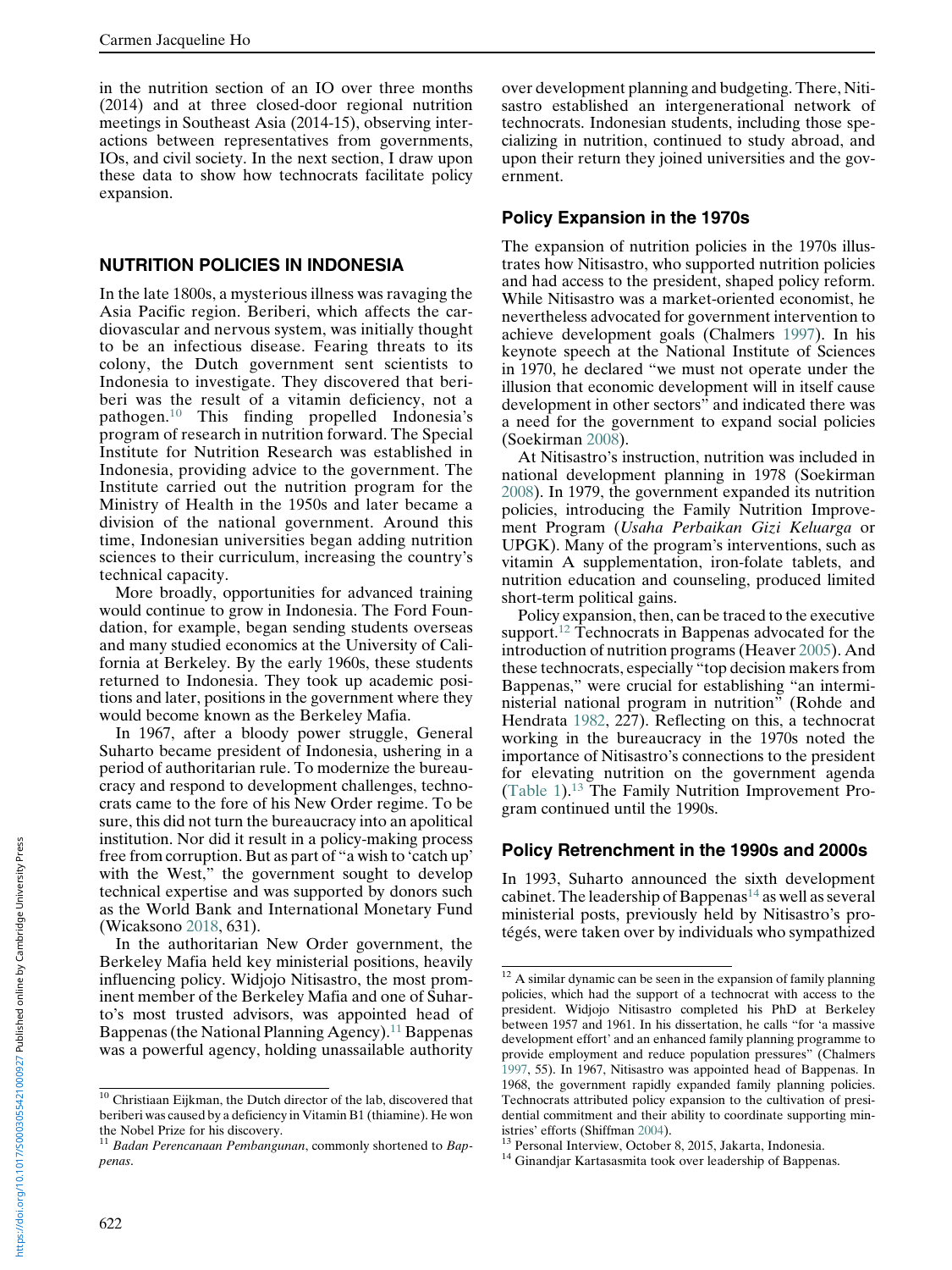<span id="page-8-0"></span>

| <b>TABLE 1. Periods of Nutrition Policy Expansion and Retrenchment in Indonesia</b> |                                               |                                       |                  |  |  |  |
|-------------------------------------------------------------------------------------|-----------------------------------------------|---------------------------------------|------------------|--|--|--|
| Period                                                                              | Technocrats supportive of<br>policy expansion | Technocrats with<br>executive support | Policy expansion |  |  |  |
| 1970s<br>1990s/2000s<br>2012                                                        | Yes<br>Yes<br>Yes                             | Yes<br>No<br>Yes                      | Yes<br>No<br>Yes |  |  |  |

|  |  | TABLE 1. Periods of Nutrition Policy Expansion and Retrenchment in Indonesia |
|--|--|------------------------------------------------------------------------------|
|  |  |                                                                              |

with Bacharuddin Jusuf Habibie's ideas on development. Habibie had held a number of key bureaucratic positions in the Indonesian government and had a close personal relationship with the president (Amir 2008).

In contrast to Nitisastro, Habibie was an aeronautic engineer by training and placed industrial sectors at the core of development. But "concentrating on hightechnology development inevitably entails marginalizing the development of other sectors more beneficial for the populace as a whole" and this "failed to address social issues such as poverty and unemployment" (Amir 2008, 320).

In 1997, Indonesia was hit by a massive currency depreciation. As the economy plummeted, the government had no choice but to accept IO loans and the accompanying policies, including social safety nets. The government introduced the JPS program (Jaring Pengaman Sosial), a social safety net program, with the World Bank, Asian Development Bank, and bilateral donors providing budget and program support (Sumarto, Suryahadi, and Widyanti 2002). The JPS program was intended to mitigate the adverse effects of the crisis including poverty, unemployment, and malnutrition. However, nutrition efforts largely ignored micronutrient intake. Indeed, the "inclusion of too many other health issues may have diluted the nutrition interventions" (WHO 2012).

Amidst mass protests, Suharto resigned as Indonesia's president in 1998, handing over office to Habibie. This marked the country's transition to a democratic system of governance. By this time, the executive decision makers who had supported nutrition policies had been replaced or were losing power. Nitisastro's last formal position with the government's Economics Assistance Team ended in 2001 (Table 1).

At the same time, democracy, long hailed for its potential to facilitate the expansion of the welfare state, was not pushing nutrition policies to the forefront of Indonesia's policy agenda but was instead sidelining it. While the extension of the voting franchise increased the power of low-income groups, it sidelined lowvisibility issues. Politicians had a better chance at securing office if they addressed high-visibility issues, and they relied on policies like JPS and cash transfers. JPS was "a key plank" in Habibie's attempt "to survive politically … at a time when the first post-Suharto elections were looming" (Aspinall 2014, 812). The following two administrations<sup>15</sup> continued to reach out to poor voters in the same way, as low-income groups favored parties that demonstrated concern for social welfare (Mujani and Liddle 2010).

In the 2009 elections, Susilo Bambang Yudhoyono, the then president, campaigned for reelection on a pro-poor platform. It was "the introduction of massive cash programs for the poor that triggered Yudhoyono's meteoric rise from electoral underdog to almost unassailable frontrunner" in 2009 (Mietzner 2009, 4). Even as the economy rebounded and began to skyrocket, social policies focused on high-visibility issues.

The Indonesian economy rumbled along on high for years. Yet amidst significant economic growth and poverty reduction, malnutrition persisted. According to the World Bank (2021), 42.4% of children in the newly democratized country were affected by chronic malnutrition in 2000, as measured by rates of stunting (low height-for-age; [Figure 2](#page-9-0)). A decade later, the numbers had hardly improved and 39.2% of children were malnourished in 2010.

As nutrition policies had not reemerged as a political priority, observers remained concerned. "Progress on reducing stunting rates has not been as good as on other social development indicators in Indonesia," they lamented (Rokx, Subandoro, and Gallagher 2018, 19). In the scramble to introduce policies that would secure political office, nutrition policies had been left behind.

The UNICEF office in Indonesia observed that malnutrition remained a stubborn issue, in part because "stunting and maternal nutrition are not easily visible. People are generally not aware that malnutrition is a problem" (UNICEF Indonesia 2012, 2). This made it difficult to get the issue onto the national agenda. In interviews conducted in 2015, interviewees agreed, attributing the difficulty of getting nutrition policies prioritized to low visibility. As a technocrat explained,

Nutrition problems is unseen. If someone suffers from anemia, we cannot see it right? This is why [the] nutrition problem is so difficult… . We are struggling to convince everyone that nutrition is very important.<sup>16</sup>

As emphasis shifted to visible health policies, nutrition policies fell to the wayside. This, I contend, contributed to the dismantling of Indonesia's Family

nttps://doi.org/10.1017/S0003055421000927 Published online by Cambridge University Press https://doi.org/10.1017/S0003055421000927 Published online by Cambridge University Press

<sup>&</sup>lt;sup>15</sup> Led by Abdurrahman Wahid (1999–2001) then Megawati Sukarnoputri (2001–04). 16 Personal Interview, November 3, 2015, Jakarta, Indonesia.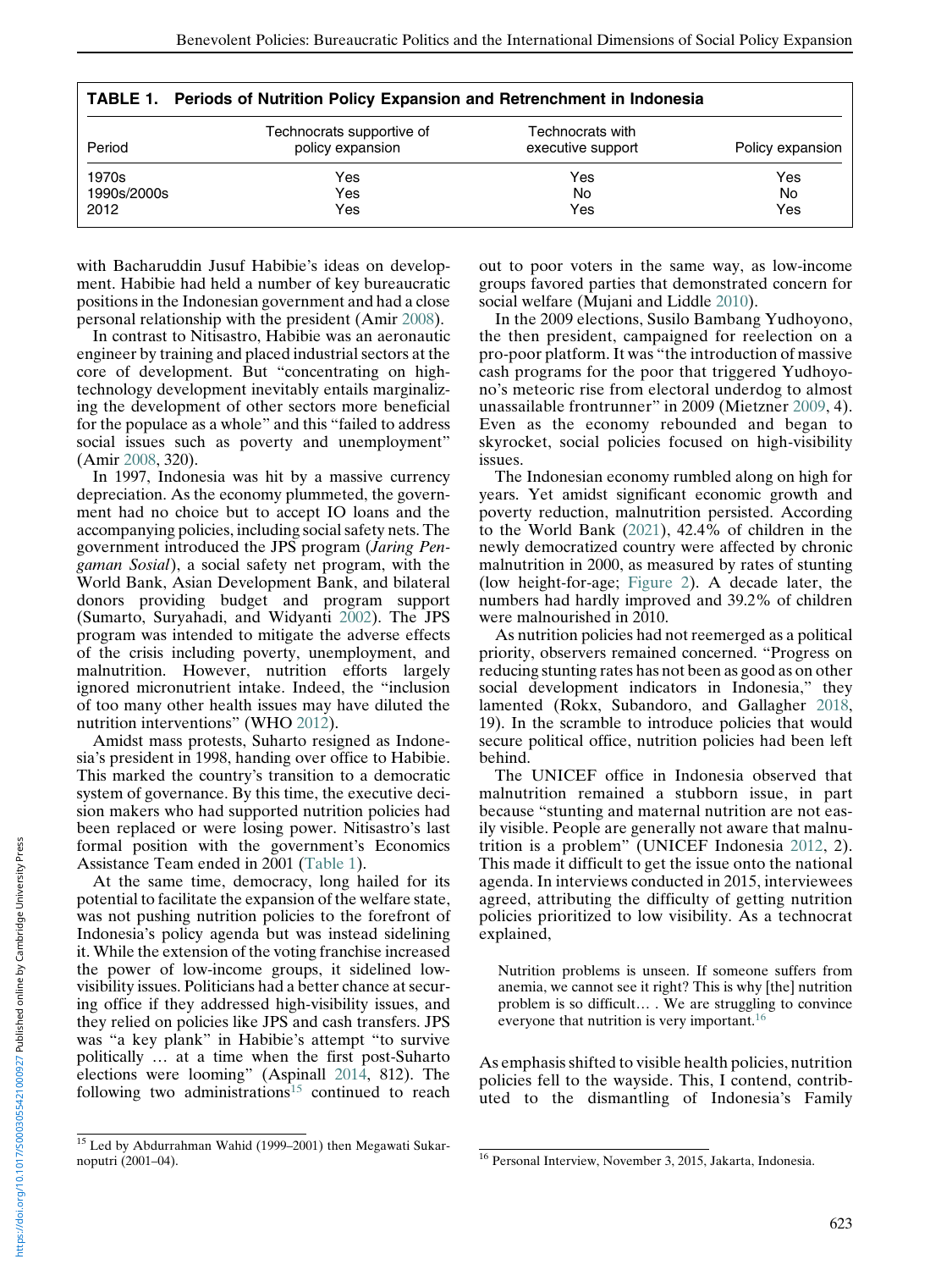<span id="page-9-0"></span>

Nutrition Improvement Program. The program was provided by the posyandu (Pos Pelayanan Terpadu), the Integrated Health Service Post in Indonesia. The posyandu provides services for basic maternal and child health, including nutrition services. While the number of health posts grew by 15% in the years following democratization, between 2000 and 2006 (Chaparro, Oot, and Sethuraman 2014), Indonesia's Family Nutrition Improvement Plan was gradually removed (WHO 2012). As another technocrat explained,

You previously had the *posyandu* focused on nutrition.... Then the role of nutrition interventions in *posyandu* became … limited to just growth monitoring… . The [nutrition] promotion aspect, the counseling, got dropped off in the busyness of trying to immunize these kids, get them weighed. The actual [nutrition] counseling part, which is the most important part, got dropped.<sup>18</sup>

Nutrition programming, with its low visibility, was slowly dismantled and replaced by more visible health services. And because technocrats advocating for nutrition no longer had the ear of the president, malnutrition continued to persist on a large scale. Government attention never reached the same levels as in the 1970s. Commenting on this, an employee of a bilateral donor in Indonesia observed that since democratization, "everything has stalled."<sup>19</sup>

### Policy Expansion in 2012

Against this backdrop, technocrats trained in nutrition continued to advocate for policy expansion.<sup>20</sup> But nutrition did not become a priority on the government agenda, even as the Indonesian economy recovered from the economic crisis and began to grow rapidly. It was not until IOs began concerted efforts to draw attention to malnutrition that the Indonesian government again expanded its nutrition policies.

In 2010, the World Bank introduced the Scaling Up Nutrition Framework for Action at its spring meetings in Washington, DC. This laid the foundation for the "Scaling Up Nutrition" movement (SUN). IOs, including the World Bank, UNICEF, WHO, and Food and Agriculture Organization (FAO), renewed their efforts to pressure governments to expand nutrition policies.

Operating under the auspices of the UN, SUN began recruiting governments to join the movement and commit to "developing or revising national policies, strategies and plans to scale up nutrition" (SUN 2018, para. 3). Indonesian technocrats saw this as an opportunity to advance their agenda. They had been pushing for the prioritization of nutrition for years, yet it continued to be sidelined.

SUN does not have legal status, nor does it provide financial resources to governments that commit to policy reform. Instead, SUN places pressure on governments by drawing attention to the need for expanded policies that serve poor women and children and address micronutrient malnutrition. In 2011, SUN organized a meeting at the United Nations General Assembly in the United States, emphasizing the prevalence of malnutrition and the need for government

<sup>&</sup>lt;sup>17</sup> The data were smoothed by removing an outlier in 2004.<br><sup>18</sup> Personal Interview, October 20, 2015, Jakarta, Indonesia.<br><sup>19</sup> Personal Interview, October 28, 2015, Jakarta, Indonesia.<br><sup>19</sup> Personal Interview, October 28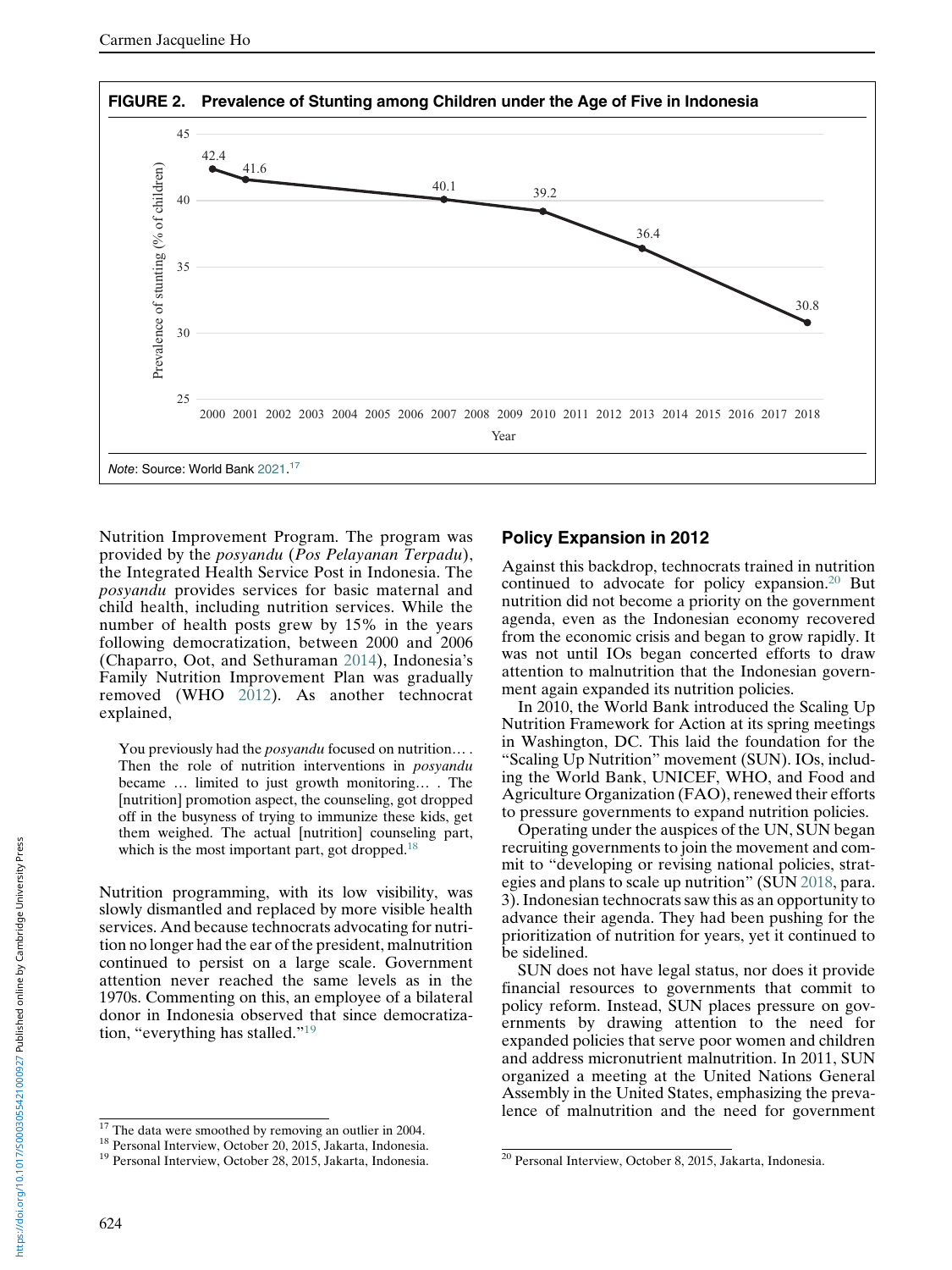action (SUN 2011). Over the next few years, their efforts would build to a crescendo.

Indonesian technocrats coalesced around SUN and began reaching out to individuals sympathetic to their cause within the bureaucracy. They formed a coalition, calling themselves "the Sunners."<sup>21</sup> Over time, the coalition began to gain attention. Within the bureaucracy, Indonesian technocrats working on social policies, but not specifically on nutrition, acknowledged the emergence of the coalition.<sup>22</sup> Outside the bureaucracy, representatives working for an IO in Thailand,<sup>23</sup> in addition to nutrition consultants based in the US, observed how the coalition had formed in response to SUN.<sup>24</sup> A Sunner, whose early calls for nutrition reform had gone unheeded said, "nutrition in a country is influenced by the world and its perceptions of the issue," and "now, we have started moving, because of the international."<sup>25</sup>

Central to the Sunners' plan for policy reform was convincing the president to join SUN. However, the Sunners did not have direct access to him. To reach the president, a Sunner drew on her connection to the Minister of Health, Endang Rahayu Sedyaningsih, who had attended the 2011 SUN meeting. As the Sunner explained,

A couple of months after that [the 2011 SUN meeting], I met her [the Minister of Health] and I asked her whether we will participate in the SUN movement or not. She said, "yes, we will." But at that time she was not sure how we could send the interest to the SUN Global Secretariat… . So we waited for a while and then we met again. And again, I asked her whether she is willing to write a letter to the  $UN.<sup>26</sup>$ 

The Sunner kept pressing the Minister of Health. Eventually, the Minister of Health agreed and obtained approval from the President, who sent "the letter to Sec-Gen Ban Ki Moon, saying that Indonesia was willing to be part of the movement."<sup>27</sup> After the letter was sent to the Secretary-General, a Sunner said, "I initiated a meeting of the senior nutritionists in Indonesia and I said to them we need to establish a policy framework. We cannot only involve in the movement without having a policy framework in place." She used Indonesia's commitment to SUN to divert resources to the formulation of new nutrition policies. As the Sunners gained momentum, the coalition grew to include Indonesians based at universities and nongovernmental organizations.

The Sunners were keen to demonstrate progress to IOs. This was especially true for policy reform, as SUN evaluates governments on their national policies and

then compares them with other governments. Government officials attended meetings every six weeks by telephone to report progress updates. A Sunner said, "We were monitored by the [SUN] Secretariat through the teleconference, and the teleconference was done every six weeks. So it was very intensive."<sup>28</sup> As such, they diverted resources to formulating policies.

The Sunners used this pressure to keep policy efforts on track. This facilitated the rapid drafting and introduction of nutrition policies. In 2012, new policies were launched under the name the First Thousand Days of Life Movement (1000 Hari Pertama Kehidupan). Notably, SUN's emphasis on the first thousand days of life meant that policies would be directed toward women and children. Ministers from the Coordinating Ministry for People's Welfare, Bappenas, the Ministry of Health, and the Ministry of Women's Empowerment and Child Protection carried out the launch (Kementerian PPN/Bappenas 2012).

The first document was a policy framework called the National Movement on Accelerating Nutrition Improvement within the Framework of the First Thousand Days of Life (Kerangka Kebijakan Gerakan Nasional Percepatan Perbaikan Gizi Dalam Rangka Seribu Hari Pertama Kehidupan). The policy framework articulated the role of key ministries and stakeholders in supporting nationwide efforts to address malnutrition, including micronutrient malnutrition. This was accompanied by a second document called the Guidelines for Program Planning: National Movement on Accelerating Nutrition Improvement within the Framework of the First Thousand Days of Life (Pedoman Perencanaan Program Gerakan Sadar Gizi Dalam Rangka Seribu Hari Pertama Kehidupan). This provided guidance on implementing the policy framework.

By this point, the Sunners had generated momentum by obtaining commitment from the president and developed policies that adapted international recommendations to the Indonesian context. While these policies created basic guidelines, the Sunners needed buy-in from different ministries to set up policy implementation (Sardjunani and Achadi 2016). Describing past attempts to introduce policy change, an Indonesian national working for an IO in Jakarta said, "there is a Coordinating Minister but anything that needed coordination in the past did not work." $^{29}$  The Sunners knew this. But this time, they could use the international pressures to insist on the necessary coordination. Because the president had committed to SUN and international attention remained focused on nutrition policies, they could push recalcitrant ministries to cooperate. At the same time, they were drawing on their informal networks and reaching out to government officials with whom they had existing relationships.

The Sunners invoked the Indonesian government's commitment to SUN to convene high-level meetings

 $\frac{21}{21}$  Personal Interview, October 28, 2015, Jakarta, Indonesia; Personal

Interview, November 3, 2015, Jakarta, Indonesia.

<sup>&</sup>lt;sup>23</sup> Personal Interview, September 29, 2015, Bangkok, Thailand.<br><sup>24</sup> Personal Interview, October 20, 2015, Jakarta, Indonesia.<br><sup>25</sup> Personal Interview, October 9, 2015, Jakarta, Indonesia.<br><sup>26</sup> Personal Interview, Novembe

<sup>&</sup>lt;sup>28</sup> Personal Interview, November 3, 2015, Jakarta, Indonesia.<br><sup>29</sup> Personal Interview, October 21, 2015, Jakarta, Indonesia.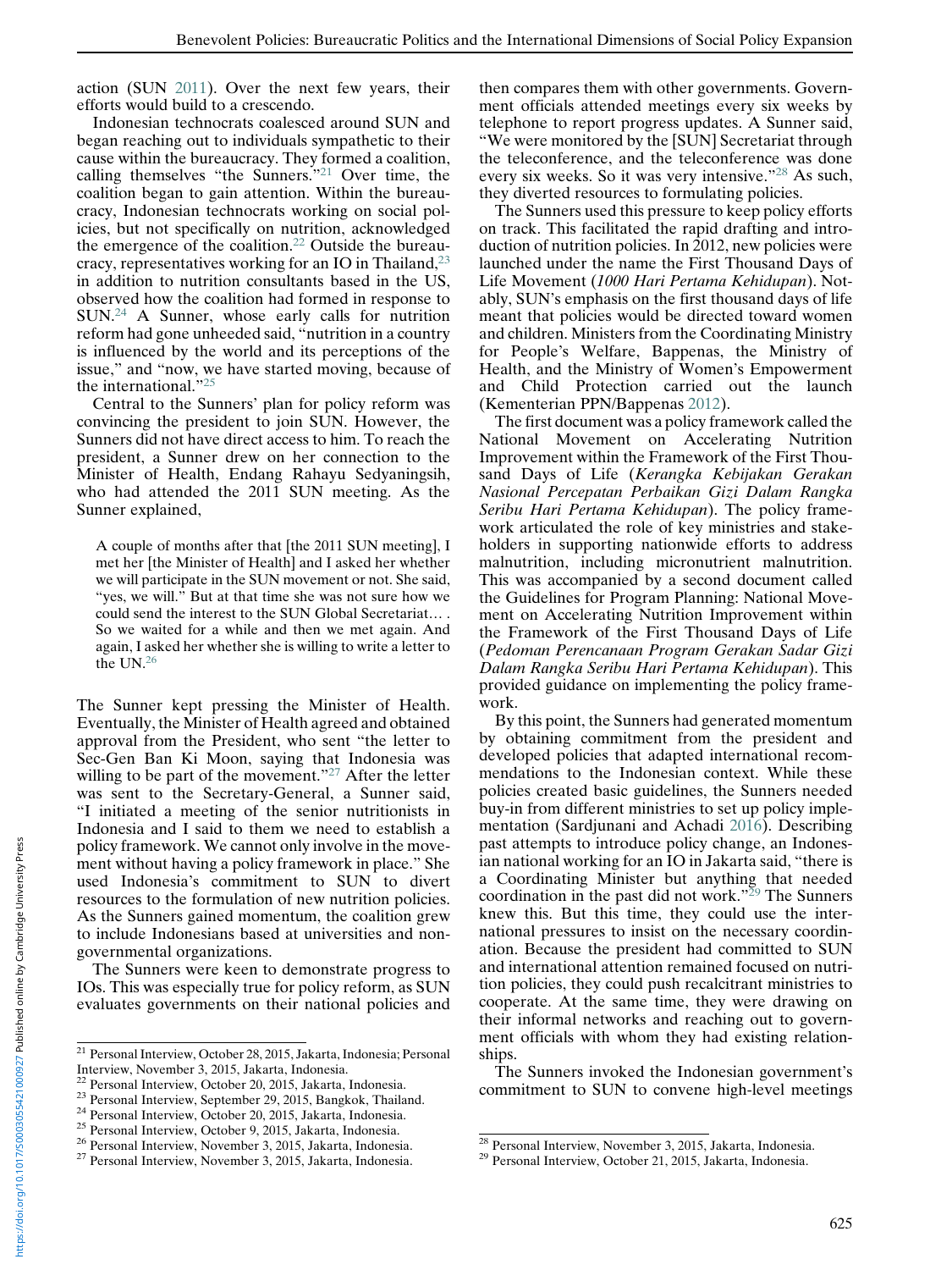and presented internationally recommended policies as "best practices" to avoid internal conflict.<sup>30</sup> They brought drafts of the newly formulated policies to show that the core work had been completed, and they emphasized the need to introduce new policy, given the external attention on Indonesia's high levels of malnutrition.

In 2013, the president launched Presidential Decree 42, the National Movement to Accelerate Improvements in Nutrition (Peraturan Presiden Republik Indonesia Nomor 42 Tahun 2013 Tentang Gerakan Nasional Percepatan Perbaikan Gizi). The presidential decree created a taskforce within the government spanning several ministries, which would coordinate efforts to improve nutrition. The interministerial taskforce, while slow to get started, reported to the president and convened 13 government ministries and UN agencies on malnutrition.

Later, Indonesia's 2015–19 National Medium-Term Development Plan (Rencana Pembangunan Jangka Menengah Nasional or RPJMN) recognized nutrition as requiring the cooperation of different ministries and incorporated the nutrition policy framework. New indicators, introduced through these policy changes, were harmonized with the 2011–15 National Food and Nutrition Action Plan (2011–15 Rencana Aksi Nasional Pangan Dan Gizi or RAN-PG).

The expansion of nutrition policies demonstrates how technocrats used IO pressure to augment their political power within the bureaucracy then obtained executive support and mobilized relevant government officials for policy expansion [\(Table 1\)](#page-8-0). By 2015, there was a buzz of excitement—that this might be the beginning of improved nutrition in Indonesia.<sup>31</sup>

#### **CONCLUSION**

At the heart of all policy making is a tension between technical expertise, on one hand, and politics, on the other. Evidence-based policy solutions may exist and have the potential to dramatically improve lives but fail to become policy if politics do not work in their favor.

This is exemplified by benevolent policies. The concept makes legible a host of policies affected by government inaction. For instance, refugees and migrants often lack state recognition, making it difficult to accumulate resources or organize. Recently the WHO drew attention to the "invisible" epidemic of noncommunicable diseases (NCDs) in Europe. Refugees and migrants often have higher rates of certain NCDs, yet governments have been slow to introduce relevant policies. Similarly, sanitation policies in Indonesia have been plagued by inaction. "Citizen demand is insufficient to catalyze government action" and governments

"are not poised to take credit" (Winters, Karim, and Martawardaya 2014, 33). The benevolent policies framework explains why this has resulted in inadequate sanitation policies.

The benevolent polices framework can also help us anticipate government inaction. COVID-19, for example, has predominantly affected low-income and racialized individuals in the US. Many have recovered, but an estimated 15 million people will be affected by long-haul COVID, experiencing a range of debilitating symptoms months after being infected (Phillips and Williams 2021). Like other postinfection syndromes, such as myalgic encephalomyelitis/chronic fatigue syndrome, the medical community has been ambivalent about recognizing the illness, lowering public awareness. The benevolent policies framework suggests that the government will be slow to introduce relevant policies.

Under certain conditions, however, governments do act. For example, in Canada, low-income citizens are almost twice as likely to suffer from poor oral health compared with high-income citizens. While these individuals rarely organize to demand action on oral health, the government introduced water fluoridation policies that have reduced tooth decay in children.

How do these "good policies" overcome "bad politics?" In this article, I focus on nutrition policies in Indonesia. I foreground the bureaucracy, an explanatory variable that often slips into the background. Technocrats, I argue, can be an important catalyst for policy change. Even after policies are hollowed out, technocrats remain within the bureaucracy and can serve as the spark behind policy reform. I show that technical expertise has long policy legacies. Technocrats continue to fight for their ideas, even in the face of policy retrenchment, and leverage alternative strategies to orchestrate policy reform.

I draw on both the comparative politics and international relations scholarship, weaving together research from the two subfields, to make my argument. Technocrats deploy IO pressure to build a coalition and broaden their political connections within the bureaucracy. Technocrats, by harnessing international pressure, shape the channels for information flow, building vertical networks to elevate the policy onto the executive agenda and horizontal networks to coordinate different ministries for policy change.

Therefore, I show how policies get initiated, formulated, and introduced—even when domestic pressure for reform is weak. In doing so, I am adding analytical precision to the welfare state literature, which has paid limited attention to the government bureaucracy.

When I spoke with interview participants, there was a sense of optimism about the new policies that were introduced in 2012. However, these high hopes must be tempered by a broader view of the Indonesian state. As a Sunner told me, "policy implementation is our next big challenge."<sup>32</sup> Indonesia faces governance chal- $\frac{30}{30}$  Personal Interview, October 28, 2015, Jakarta, Indonesia. lenges, including the capture of state institutions by  $\frac{31}{31}$  Personal Interview, October 8, 2015, Jakarta, Indonesia; Personal

Interview, October 24, 2015, Jakarta, Indonesia; Personal Interview, October 28, 2015, Jakarta, Indonesia. <sup>32</sup> Personal Interview, October 26, 2015, Jakarta, Indonesia.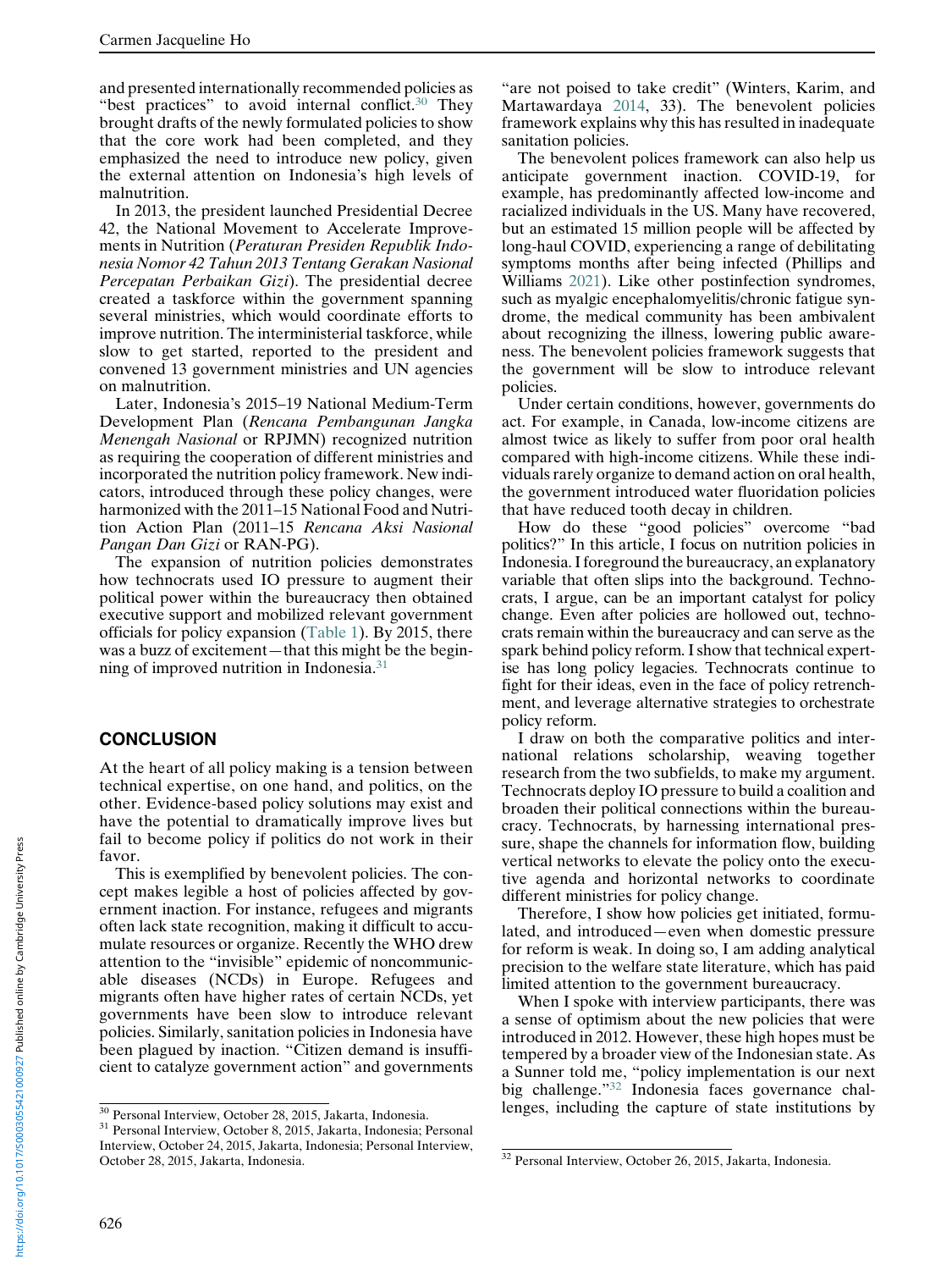various elites. Despite efforts around democratization, corruption remains the norm rather than the exception and administrative malfeasance is a perennial issue. Nevertheless, the country appears to be headed in a better direction. After expanding nutrition policies in 2012, chronic malnutrition declined, with stunting rates dropping to 36.4% in 2013, then declining to 30.8% in 2018 [\(Figure 2\)](#page-9-0).

Research indicates that in Indonesia elite capture is not inevitable (Alatas et al. 2012). However, the decentralized nature of the Indonesian state suggests there is likely to be variation in policy implementation (Shair-Rosenfield, Marks, and Hooghe 2014). Further work is needed to explore the influence of nonstate actors, such as religious groups (Cammett and MacLean 2014; Cammett and Şaşmaz 2021), shared identity (Singh 2015), and social network structures (Cruz, Labonne, and Querubín 2020) on nutrition policy implementation and subnational variation.

Future research on benevolent policies can illuminate the conditions under which governments act, when clear, short-term political gains are limited. As I show in this article, work in this area will complement the rich and dynamic scholarship on the factors that frustrate or facilitate—welfare state expansion.

# SUPPLEMENTARY MATERIALS

To view supplementary material for this article, please visit [http://doi.org/10.1017/S0003055421000927.](http://doi.org/10.1017/S0003055421000927)

# DATA AVAILABILITY STATEMENT

Research documentation and data that support the findings of this study are available at the American Political Science Review Dataverse: [https://doi.](https://doi.org/10.7910/DVN/MEWHPE) [org/10.7910/DVN/MEWHPE.](https://doi.org/10.7910/DVN/MEWHPE)

### ACKNOWLEDGMENTS

Interview participants in Indonesia generously shared their time and knowledge. I extend my deepest gratitude to them. I also thank Joseph Wong, Linda White, Stanley Zlotkin, Antoinette Handley, and Heather Millar for their incisive feedback on several drafts of the manuscript; Isabela Mares, Stephan Haggard, Allen Hicken, and Moira Faul for their insights at critical times; and Jessica Soedirgo, Diana Sue Kim, Daniel Béland, Matthew M. Kavanagh, Edward Koning, Sebastian Dettman, and the APSR editors and four reviewers for their valuable comments. I thank Peter Edward Harron for his endless support. Finally, I am grateful to have had the opportunity to join the Takemi Program at the Harvard T.H. Chan School of Public Health and the Research Cluster on Comparative Inequality at the Weatherhead Center for International Affairs while developing this article, and for feedback at APSA, ISA, CPSA, SEAREG, McMaster University, SickKids Centre for Global Child Health, SMU, and MUN seminars.

### FUNDING STATEMENT

This research was funded by the Fulbright Foundation, International Development Research Centre, Social Sciences and Humanities Research Council of Canada, and the University of Toronto.

### CONFLICT OF INTEREST

The author declares no ethical issues or conflicts of interest in this research.

# ETHICAL STANDARDS

The author declares the human subjects research in this article was reviewed and approved by the University of Toronto and the certificate number is provided in the appendix. The author affirms that this article adheres to the APSA's Principles and Guidance on Human Subject Research.

# **REFERENCES**

- Acharya, Amitav. 2004. "How Ideas Spread: Whose Norms Matter? Norm Localization and Institutional Change in Asian Regionalism." International Organization 58 (2): 239–75.
- Adler, Emanuel. 1986. "Ideological 'Guerrillas' and the Quest for Technological Autonomy: Brazil's Domestic Computer Industry." International Organization 40 (3): 673–705.
- Alatas, Vivi, Abhijit Banerjee, Rema Hanna, Benjamin A. Olken, and Julia Tobias. 2012. "Targeting the Poor: Evidence from a Field Experiment in Indonesia." American Economic Review 102 (4): 1206–40.
- Amir, Sulfikar. 2008. "The Engineers versus the Economists: The Disunity of Technocracy in Indonesian Development." Bulletin of Science, Technology & Society 28 (4): 316–23.
- Aspinall, Edward. 2014. "Health Care and Democratization in Indonesia." Democratization 21 (5): 803–23.
- Avant, Deborah D., Martha Finnemore, and Susan K. Sell, eds. 2010. Who Governs the Globe? New York: Cambridge University Press.
- Baxter, Jo-Anna B., Daniel E. Roth, Abdullah Al Mahmud, Tahmeed Ahmed, Munirul Islam, and Stanley H. Zlotkin. 2014. "Tablets Are Preferred and More Acceptable Than Powdered Prenatal Calcium Supplements among Pregnant Women in Dhaka, Bangladesh." The Journal of Nutrition 144 (7): 1106-12.
- Béland, Daniel, and Robert Henry Cox. 2016. "Ideas as Coalition Magnets: Coalition Building, Policy Entrepreneurs, and Power Relations." Journal of European Public Policy 23 (3): 428–45.
- Bersch, Katherine. 2019. When Democracies Deliver: Governance Reform in Latin America. Cambridge: Cambridge University Press.
- Birkland, Thomas A. 1998. "Focusing Events, Mobilization, and Agenda Setting." Journal of Public Policy 18 (1): 53–74.
- Black, David. 1999. "The Long and Winding Road: International Norms and Domestic Political Change in South Africa." In The Power of Human Rights: International Norms and Domestic Change, eds. Thomas Risse, Stephen C. Ropp, and Kathryn Sikkink, 78–108. Cambridge: Cambridge University Press.
- Black, Robert, Cesar G Victora, Susan P Walker, Zulfiqar A Bhutta, Parul Christian, Mercedes de Onis, Majid Ezzati, Sally Grantham-McGregor, Joanne Katz, Reynaldo Martorell, et al. 2013.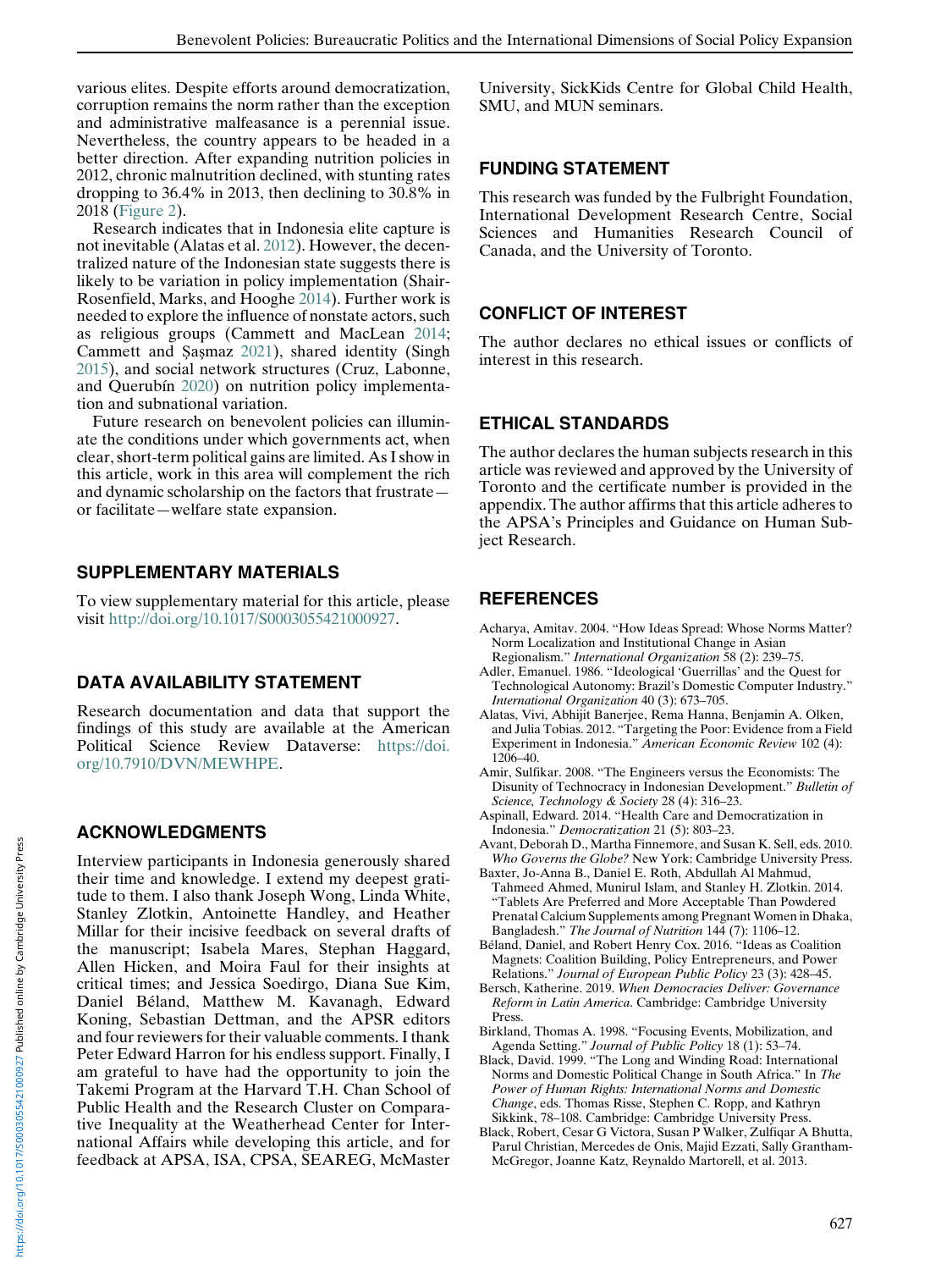"Maternal and Child Undernutrition and Overweight in Low-Income and Middle-Income Countries." The Lancet 382 (9890): 427–51.

- Bozcaga, Tugba. 2020. "The Social Bureaucrat: How Social Proximity among Bureaucrats Affects Local Governance." Paper presented at the Annual Meeting of the American Political Science Association, Online.
- Cammett, Melani, and Lauren MacLean. 2014. The Politics of Non-State Social Welfare. Ithaca, NY: Cornell University Press.
- Cammett, Melani, and Aytuğ Şaşmaz. 2021. "Navigating Welfare Regimes in Divided Societies: Diversity and the Quality of Service Delivery in Lebanon." Governance. [https://doi.org/10.1111/](https://doi.org/10.1111/gove.12576) [gove.12576](https://doi.org/10.1111/gove.12576).
- Centeno, Miguel A., Atul Kohli, and Deborah J. Yashar, eds. 2017. States in the Developing World. Cambridge: Cambridge University Press.
- Chalmers, Ian. 1997. "The Pragmatic Technocrats." In The Politics of Economic Development in Indonesia: Contending Perspectives, eds. Vedi Hadiz and Ian Chalmers, 39–43. London: Routledge.
- Chaparro, Camila, Lesley Oot, and Kavita Sethuraman. 2014. "Indonesia Nutrition Profile." FHI 360/FANTA. [https://](https://www.fantaproject.org/sites/default/files/download/Indonesia-Nutrition-Profile-Apr2014.pdf) [www.fantaproject.org/sites/default/files/download/Indonesia-](https://www.fantaproject.org/sites/default/files/download/Indonesia-Nutrition-Profile-Apr2014.pdf)[Nutrition-Profile-Apr2014.pdf.](https://www.fantaproject.org/sites/default/files/download/Indonesia-Nutrition-Profile-Apr2014.pdf)
- Checkel, Jeffrey T. 1999. "Norms, Institutions, and National Identity in Contemporary Europe." International Studies Quarterly 43 (1): 84–114.
- Croke, Kevin. 2021. "The Impact of Health Programs on Political Opinion: Evidence from Malaria Control in Tanzania." The Journal of Politics 83 (1): 340–53.
- Cruz, Cesi, Julien Labonne, and Pablo Querubín. 2020. "Social Network Structures and the Politics of Public Goods Provision: Evidence from the Philippines." American Political Science Review 114 (2): 486–501.
- Diaz-Cayeros, Alberto, Federico Estevez, and Beatriz Magaloni. 2016. The Political Logic of Poverty Relief: Electoral Strategies and Social Policy in Mexico. Cambridge: Cambridge University Press.
- Díez, Jordi. 2013. "Explaining Policy Outcomes: The Adoption of Same-Sex Unions in Buenos Aires and Mexico City." Comparative Political Studies 46 (2): 212–35.
- Ding, Iza. 2020. "Performative Governance." World Politics 72 (4): 525–56.
- Dion, Michelle. 2008. "International Organizations and Social Insurance in Mexico." Global Social Policy: An Interdisciplinary Journal of Public Policy and Social Development 8 (1): 25–44.
- Dion, Michelle. 2010. Workers and Welfare Comparative Institutional Change in Twentieth Century Mexico. Pittsburgh, PA: University of Pittsburgh Press.
- Dionne, Kim Yi, and Jeremy Horowitz. 2016. "The Political Effects of Agricultural Subsidies in Africa: Evidence from Malawi." World Development 87: 215–26.
- Dobbin, Frank, Beth Simmons, and Geoffrey Garrett. 2007. "The Global Diffusion of Public Policies: Social Construction, Coercion, Competition, or Learning?" Annual Review of Sociology 33: 449– 72.
- Dye, Thomas. 1972. Understanding Public Policy. Englewood Cliffs, NJ: Prentice-Hall.
- Esping-Andersen, Gøsta. 1990. The Three Worlds of Welfare Capitalism. Princeton, NJ: Princeton University Press.
- Falleti, Tulia G., and James Mahoney. 2015. "The Comparative Sequential Method." In Advances in Comparative-Historical Analysis, eds. James Mahoney and Kathleen Thelen, 211–39. Cambridge: Cambridge University Press.
- Finnemore, Martha. 1993. "International Organizations as Teachers of Norms: The United Nations Educational, Scientific, and Cultural Organization and Science Policy." International Organization 47 (4): 565–97.
- Fossati, Diego, Edward Aspinall, Burhanuddin Muhtadi, and Eve Warburton. 2020. "Ideological Representation in Clientelistic Democracies: The Indonesian Case." Electoral Studies 63: 102111.
- Garay, Candelaria. 2007. "Social Policy and Collective Action: Unemployed Workers, Community Associations, and Protest in Argentina." Politics & Society 35 (2): 301-28.
- Garay, Candelaria. 2016. Social Policy Expansion in Latin America. Cambridge: Cambridge University Press.
- Grindle, Merilee. 2004. Despite the Odds: The Contentious Politics of Education Reform. Princeton, NJ: Princeton University Press.
- Grindle, Merilee, and John Thomas. 1991. Public Choices and Policy Change. Baltimore, MD: The Johns Hopkins University Press.
- Haas, Peter. 1992. "Introduction: Epistemic Communities and International Policy Coordination." International Organization 46 (1): 1–35.
- Hacker, Jacob. 2002. The Divided Welfare State: The Battle over Public and Private Social Benefits in the United States. Cambridge: Cambridge University Press.
- Haddad, Lawrence. 2013. "How Can We Build an Enabling Political Environment to Fight Undernutriton?" The European Journal of Development Research 25 (1): 13–20.
- Haggard, Stephan, and Robert R. Kaufman. 2008. Development, Democracy, and Welfare States: Latin America, East Asia, and Eastern Europe. Princeton, NJ: Princeton University Press.
- Hall, Peter A. 2013. "Tracing the Progress of Process Tracing." European Political Science 12 (1): 20–30.
- Heaver, Richard. 2005. Strengthening Country Commitment to Human Development: Lessons from Nutrition. Washington, DC: The World Bank.
- Heclo, Hugh. 1974. Modern Social Politics in Britain and Sweden: From Relief to Income Maintenance. New Haven, CT: Yale University Press.
- Hicken, Allen, and Joel W. Simmons. 2008. "The Personal Vote and the Efficacy of Education Spending." American Journal of Political Science 52 (1): 109–24.
- Hirschman, Albert O. 1981. Essays in Trespassing: Economics to Politics and Beyond. New York: Cambridge University Pres.
- Ho, Carmen Jacqueline. 2021. "Replication Data for: Benevolent Policies: Bureaucratic Politics and Social Policy Expansion." Harvard Dataverse. Dataset. [https://doi.org/10.7910/DVN/](https://doi.org/10.7910/DVN/MEWHPE) [MEWHPE](https://doi.org/10.7910/DVN/MEWHPE).
- Holland, Alisha C. 2018. "Diminished Expectations: Redistributive Preferences in Truncated Welfare States." World Politics 70 (4): 555–94.
- Holland, Alisha C., and Ben Ross Schneider. 2017. "Easy and Hard Redistribution: The Political Economy of Welfare States in Latin America." Perspectives on Politics 15 (4): 988-1006.
- Huber, Evelyne, and John D. Stephens. 2012. Democracy and the Left : Social Policy and Inequality in Latin America. Chicago: University of Chicago Press.
- Kaufman, Robert, and Joan Nelson, eds. 2004. Crucial Needs, Weak Incentives. Baltimore, MD: Johns Hopkins University Press.
- Keck, Margaret E., and Kathryn Sikkink. 1998. Activists beyond Borders: Advocacy Networks in International Politics. Ithaca, NY: Cornell University Press.
- Kelley, Judith G., and Beth A. Simmons. 2015. "Politics by Number: Indicators as Social Pressure in International Relations." American Journal of Political Science 59 (1): 55–70.
- Kementerian PPN/Bappenas. 2012. "Peluncuran Gerakan Nasional 1000 HPK." Berita Utama (Headlines). [https://](https://www.bappenas.go.id/id/berita-dan-siaran-pers/kegiatan-utama/peluncuran-gerakan-nasional-1000-hpk/) [www.bappenas.go.id/id/berita-dan-siaran-pers/kegiatan-utama/](https://www.bappenas.go.id/id/berita-dan-siaran-pers/kegiatan-utama/peluncuran-gerakan-nasional-1000-hpk/)
- [peluncuran-gerakan-nasional-1000-hpk/.](https://www.bappenas.go.id/id/berita-dan-siaran-pers/kegiatan-utama/peluncuran-gerakan-nasional-1000-hpk/)
- Kim, Diana S. 2020. Empires of Vice: The Rise of Opium Prohibition across Southeast Asia. Princeton, NJ: Princeton University Press.
- Korpi, Walter. 1978. The Working Class in Welfare Capitalism : Work, Unions, and Politics in Sweden. Boston: Routledge.
- Kwon, Huck-ju. 2007. "Advocacy Coalitions and Health Politics in Korea." Social Policy & Administration 41 (2): 148–61.
- Lee, Kelley, and Hilary Goodman. 2001. "Global Policy Networks: The Propagation of Health Care Financing Reform since the 1980s." In Health Policy in a Globalising World, eds. Kelley Lee, Kent Buse, and Suzanne Fustukian, 97–119. Cambridge: Cambridge University Press.
- Levy, Jack S. 2008. "Case Studies: Types, Designs, and Logics of Inference." Conflict Management and Peace Science 25 (1): 1–18.
- Malloy, James M. 1989. "Policy Analysts, Public Policy and Regime Structure in Latin America." Governance 2 (3): 315–38.
- Marcuse, Peter. 1978. "Housing Policy and the Myth of the Benevolent State." Social Policy 8 (4): 21–6.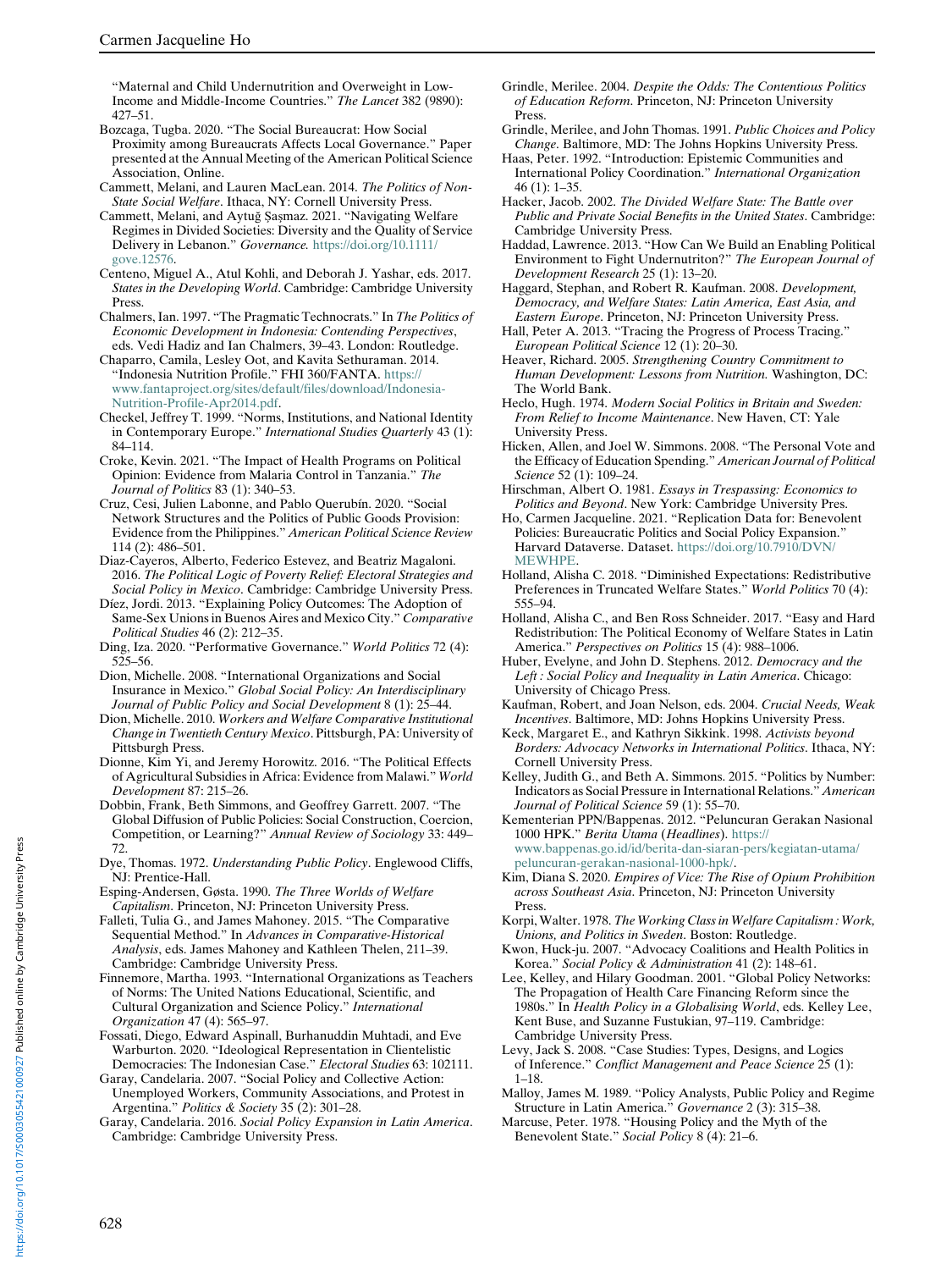- Mares, Isabela, and Lauren E. Young. 2018. "The Core Voter's Curse: Clientelistic Threats and Promises in Hungarian Elections." Comparative Political Studies 51 (11): 1441–71.
- Martínez Franzoni, Juliana, and Diego Sánchez-Ancochea. 2014. "Filling in the Missing Link between Universalism and Democracy: The Case of Costa Rica." Latin American Politics and Society 56 (4): 98–118.
- McGuire, James. 2010. Wealth, Health, and Democracy in East Asia and Latin America. Cambridge: Cambridge University Press.
- Mesa-Lago, Carmelo. 1978. Security in Latin America: Pressure Groups, Stratification, and Inequality. Pittsburgh, PA: University of Pittsburgh.
- Mettler, Suzanne. 2011. The Submerged State: How Invisible Government Policies Undermine American Democracy. Chicago: University of Chicago Press.
- Mietzner, Marcus. 2009. Indonesia's 2009 Elections: Populism, Dynasties and the Consolidation of the Party System. Sydney: Lowy Institute for Public Policy.
- Mujani, Saiful, and R. William Liddle. 2010. "Personalities, Parties, and Voters." Journal of Democracy 21 (2): 35–49.
- Mwenda, Andrew, and Roger Tangri. 2005. "Patronage Politics, Donor Reforms, and Regime Consolidation in Uganda." African Affairs 104 (416): 449–67.
- Nam, Illan. 2015. Democratizing Health Care Welfare State Building in Korea and Thailand. New York: Palgrave Macmillan.
- Nelson, Joan. 2004. "The Politics of Health Sector Reform: Cross National Comparisons." In Crucial Needs, Weak Incentives, eds. Robert Kaufman and Joan Nelson, 23–64. Baltimore, MD: Johns Hopkins University Press.
- Niedzwiecki, Sara. 2018. Uneven Social Policies: The Politics of Subnational Variation in Latin America. Cambridge: Cambridge University Press.
- Orenstein, Mitchell A. 2013. "Pension Privatization: Evolution of a Paradigm." Governance 26 (2): 259–81.
- Orloff, Ann Shola, and Theda Skocpol. 1984. "Why Not Equal Protection? Explaining the Politics of Public Social Spending in Britain, 1900-1911, and the United States, 1880s-1920." American Sociological Review 49 (6): 726–50.
- Pepinsky, Thomas B., Jan H. Pierskalla, and Audrey Sacks. 2017. "Bureaucracy and Service Delivery." Annual Review of Political Science 20: 249–68.
- Peters, B. Guy. 2018. "The Challenge of Policy Coordination." Policy Design and Practice 1 (1): 1–11.
- Phillips, Steven, and Michelle A. Williams. 2021. "Confronting Our Next National Health Disaster: Long-Haul COVID." New England Journal of Medicine 385: 577–9. DOI: [10.1056/](https://doi.org/10.1056/NEJMp2109285) [NEJMp2109285.](https://doi.org/10.1056/NEJMp2109285)
- Pierson, Paul. 2000. "Increasing Returns, Path Dependence, and the Study of Politics." American Political Science Review 94 (2): 251–67.
- Pribble, Jennifer. 2011. "Worlds Apart: Social Policy Regimes in Latin America." Studies in Comparative International Development 46 (2): 191–216.
- Ramesh, M. 2000. "The State and Social Security in Indonesia and Thailand." Journal of Contemporary Asia 30 (4): 534–46.
- Rimlinger, Gaston V. 1971. Welfare Policy and Industrialization in Europe, America, and Russia. New York: Wiley.
- Risse, Thomas. 1994. "Ideas Do Not Float Freely: Transnational Coalitions, Domestic Structures, and the End of the Cold War." International Organization 48 (2): 185–214.
- Risse, Thomas, Steve C. Ropp, and Kathryn Sikkink, eds. 1999. The Power of Human Rights : International Norms and Domestic Change. Cambridge: Cambridge University Press.
- Rohde, Jon, and Lukas Hendrata. 1982. "Development from Below." In Nutrition Policy Implementation: Issues and Experience, eds. Nevin Scrimshaw and Mitchell Wallerstein, 209–30. New York: Plenum Press.
- Rokx, Claudia, Ali Winoto Subandoro, and Paul Gallagher. 2018. Aiming High: Indonesia's Ambition to Reduce Stunting. Washington, DC: World Bank Group.
- Rosenberg, Mark B. 1979. "Social Security Policymaking in Costa Rica: A Research Report." Latin American Research Review 14 (1): 116–33.
- Ross, Michael. 2006. "Is Democracy Good for the Poor?" American Journal of Political Science 50 (4): 860–74.
- Rothstein, Bo. 1998. The Social Democratic State: The Swedish Model and the Bureaucratic Problem of Social Reforms. Pittsburgh, PA: University of Pittsburgh Press.
- Sardjunani, Nina, and Endang Achadi. 2016. "SUN Movement Experiences in Indonesia." ENN Exchange. [https://](https://www.ennonline.net/fex/51/sunexperiencesindonesia) [www.ennonline.net/fex/51/sunexperiencesindonesia.](https://www.ennonline.net/fex/51/sunexperiencesindonesia)
- Semba, Richard D. 2012. "The Historical Evolution of Thought Regarding Multiple Micronutrient Nutrition." The Journal of Nutrition 142 (1): 143S–56S.
- Shair-Rosenfield, Sarah, Gary Marks, and Liesbet Hooghe. 2014. "A Comparative Measure of Decentralization for Southeast Asia." Journal of East Asian Studies 14 (1): 85–108.
- Shiffman, Jeremy. 2004. "Political Management in the Indonesian Family Planning Program." International Family Planning Perspectives 30 (1): 27–33.
- Silva, Patricio. 1991. "Technocrats and Politics in Chile: From the Chicago Boys to the CIEPLAN Monks." Journal of Latin American Studies 23 (2): 385–410.
- Singh, Prerna. 2015. "Subnationalism and Social Development: A Comparative Analysis of Indian States." World Politics 67 (3): 506– 62.
- Skocpol, Theda. 1985. "Bringing the State Back In: Strategies of Analysis in Current Research." In Bringing the State Back In, eds. Peter Evans, Dietrich Rueschemeyer, and Theda Skocpol, 3–43. Cambridge: Cambridge University Press.
- Soekirman. 2008. "Convinced from the Start That National Development Is Not Synonymous with Economic Development." In Testimonials of Friends about Widjojo Nitisastro, eds. M. Arsjad Anwar, Aris Ananta, Ari Kuncoro, 183–88. Jakarta, Indonesia: Kompas Book Publishing.
- Sumarto, Sudarno, Asep Suryahadi, and Wenefrida Widyanti. 2002. "Designs and Implementation of Indonesian Social Safety Net Programs." The Developing Economies 40 (1): 3-31.
- SUN. 2011. "Summary Note: SUN Meeting and Workshop Held at United Nations General Assembly 20th and 21st September 2011. Scaling Up Nutrition (SUN) Movement: The First Year and the Future." Scalingupnutrition.org. [https://scalingupnutrition.org/wp](https://scalingupnutrition.org/wp-content/uploads/2012/09/archived/summmary-note.pdf)[content/uploads/2012/09/archived/summmary-note.pdf](https://scalingupnutrition.org/wp-content/uploads/2012/09/archived/summmary-note.pdf).
- SUN. 2018. "How Do Countries Join." SUN. March 27. [https://](https://scalingupnutrition.org/about-sun/the-vision-and-principles-of-sun/how-do-countries-join/) [scalingupnutrition.org/about-sun/the-vision-and-principles](https://scalingupnutrition.org/about-sun/the-vision-and-principles-of-sun/how-do-countries-join/)[of-sun/how-do-countries-join/](https://scalingupnutrition.org/about-sun/the-vision-and-principles-of-sun/how-do-countries-join/).
- Thawnghmung, Ardeth Maung. 2019. Everyday Economic Survival in Myanmar. Madison: University of Wisconsin Press.
- Toral, Guillermo. 2021. "The Benefits of Patronage: How Political Appointments Can Enhance Bureaucratic Accountability and Effectiveness." Paper presented at the Annual Meeting of the American Political Science Association, Boston.
- UNICEF Indonesia. 2012. "Issue Briefs: Maternal and Child Nutrition." UNICEF.
- UNICEF/WHO/World Bank. 2021. Levels and Trends in Child Malnutrition: Key Findings of the 2021 Edition of the Joint Child Malnutrition Estimates. New York: UNICEF.
- Utama, Rahardhika Arista. 2014. "How Bureaucracy Affects Inequality: The Case of Post-Authoritarian Indonesia." In Arryman Fellows Symposium, Jakarta, Indonesia.
- Weyland, Kurt Gerhard, ed. 2004. External Models, International Influence, and the Politics of Social Sector Reforms. Washington, DC: Woodrow Wilson Center Press.
- White, Linda. 2011. "The Internationalization of Early Childhood Education and Care Issues: Framing Gender Justice and Child Well-Being." Governance 24 (2): 285–309.
- WHO. 2012. "Family Nutrition Improvement Programme (UPGK)." Global Database on the Implementation of Nutrition Action (GINA). <https://extranet.who.int/nutrition/gina/en/node/23365>
- WHO. 2013. Global Nutrition Policy Review: What Does It Take to Scale up Nutrition Action? Geneva, Switzerland: World Health Organization.
- Wicaksono, Ario. 2018. "The Role of Policy Transfer in Indonesian Governance: The Case of Academic Administrative Entrepreneurs." Policy Studies 39 (6): 622–37.
- Wilensky, Harold L. 1974. The Welfare State and Equality : Structural and Ideological Roots of Public Expenditures. Oakland: University of California Press.
- Winters, Matthew S., Abdul Gaffar Karim, and Berly Martawardaya. 2014. "Public Service Provision under Conditions of Insufficient